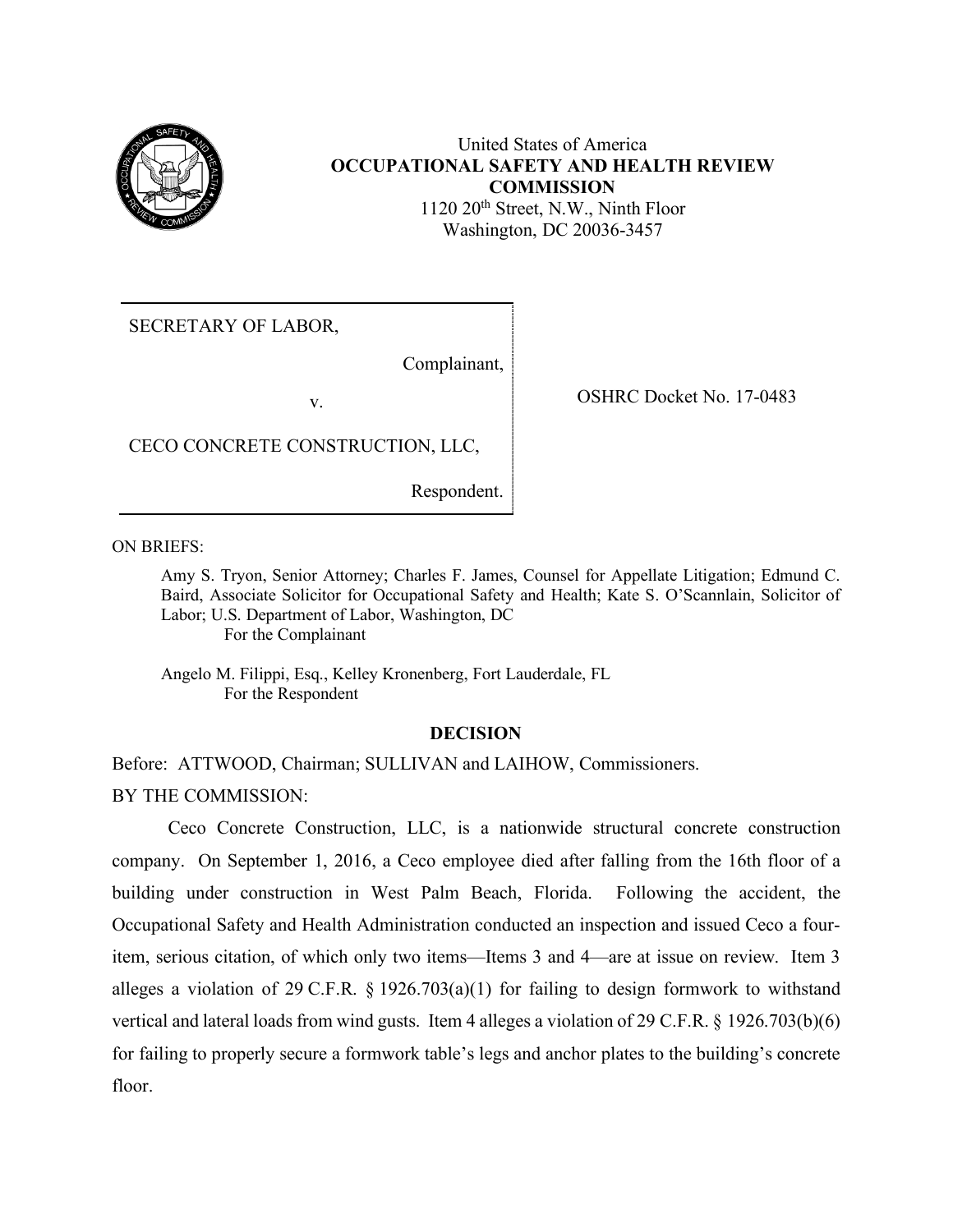Following a hearing, Administrative Law Judge John B. Gatto affirmed both citation items and assessed the proposed \$12,675 penalty for each violation. For the following reasons, we also affirm both violations, but on different grounds than the judge, and assess a single grouped penalty of \$12,675.

### **BACKGROUND**

Ceco was subcontracted to build the concrete structure for a 20-story condominium building in West Palm Beach, Florida. This work required installing and removing formwork the molds used to hold wet concrete—on each floor of the building, including the installation of pre-built formwork tables around the floor's perimeter. Ceco placed each table individually and then tied them together, at which point workers poured the layer of concrete that would form the new floor. Once the poured concrete had cured sufficiently, Ceco released each perimeter table by first lowering its legs several inches and then detaching it from the concrete floor. A crane with a special attachment called a "C-picker" was then used to remove and lift the table into the same position on the floor above. Each floor, including the interior formwork that is not at issue here, took approximately a week to construct.

Ceco's written procedures for installing perimeter tables are set forth in a manual titled "CEFCO E-Z Panel System: Basic Installation and Stripping Using the CH3850 C-Picker," commonly referred to by the company as its "best practices manual." According to those procedures, as well as testimony from Ceco officials, the formwork tables are secured in several steps. When a table is first placed into position with the C-picker, workers drill a hole at each of the table's two interior legs and drive form spikes into the holes. These form spikes are designed to prevent the table from being knocked off the building as the C-picker is withdrawn. Before detaching the C-picker, workers perform a rough grading of the table, extending its legs until they are approximately the correct height.

Once the C-picker is detached, workers secure the table against potential wind by attaching nylon ratchet straps to baseplates anchored to the concrete floor. The best practices manual directs workers to attach the ratchet straps' base plates to the concrete using half-inch drop-in or cast-in anchors. The manual allows for the substitution of bolts of equivalent strength for drop-in anchors in some instances, but it specifies that workers should not deviate from using half-inch drop-in anchors when securing corner tables. Once set, anchored, and leveled, the tables remain in place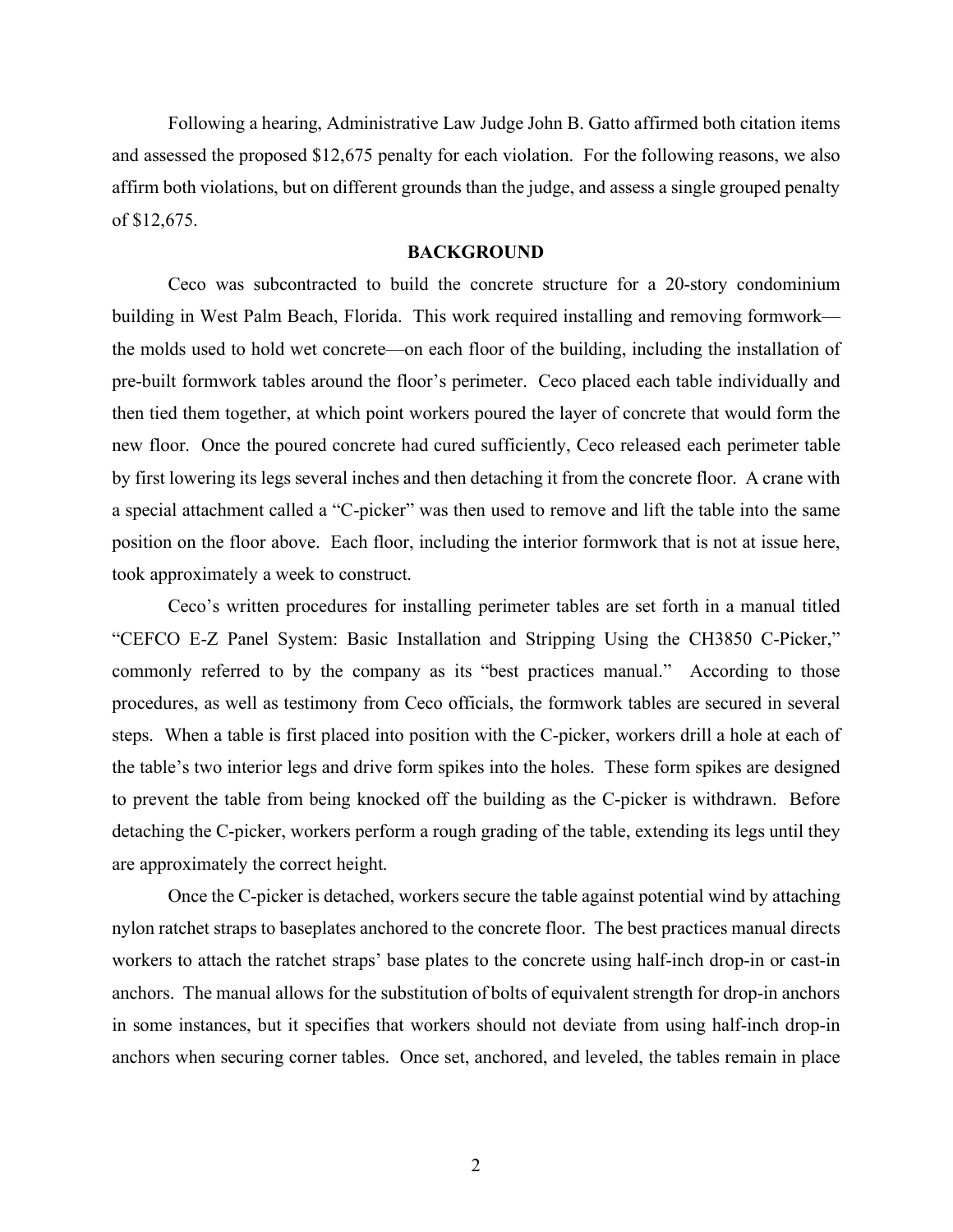for some variable period of time before they are ultimately tied together and connected to the interior formwork.

On the day of the accident, Ceco was in the process of moving the perimeter formwork tables from the 15th to the 16th floor. On the 16th floor, a three-person crew consisting of two Ceco employees and a foreman was setting and securing the formwork tables as they were placed. Just prior to the accident, the crew set in place a corner table with an atypical design where one side of the 12-foot-long table had a six-foot cantilever, three times larger than the opposite side's two-foot cantilever. The crew installed form spikes into the legs of the corner table, known as Table 27, then graded the table by adjusting its height. To secure the table, the crew attached two ratchet straps and anchored each strap's base plate with two half-inch wedge bolts. After the Cpicker was detached, a worker was attempting to adjust one of Table 27's legs when the table fell off the building, dragging him with it and breaking his personal fall protection device. The worker died from the fall.

### **DISCUSSION**

To prove a violation, the Secretary must show by a preponderance of the evidence that (1) the cited standard applies, (2) its terms were violated, (3) an employee was exposed to the violative condition, and (4) the employer knew or could have known of the condition with the exercise of reasonable diligence. *Astra Pharm. Prods., Inc.*, 9 BNA OSHC 2126, 2129 (No. 78-6247, 1981), *aff'd in pertinent part*, 681 F.2d 69 (1st Cir. 1982); *see also ComTran Grp. v. U.S. Dep't of Labor*, 722 F.3d 1304, 1308 (11th Cir. 2013). The cited standards for both items at issue on review are performance standards. *See Worcester Steel Erectors, Inc.*, 16 BNA OSHC 1409, 1419 (No. 89- 1206, 1993) (discussing section 1926.703(a)(1)). Performance standards "require an employer to identify the hazards peculiar to its own workplace and determine the steps necessary to abate them." *Thomas Indus. Coatings, Inc.*, 21 BNA OSHC 2283, 2287 (No. 97-1073, 2007) (citing *Lowe Constr. Co.*, 13 BNA OSHC 2182, 2185 (No. 85-1388, 1989)). In other words, when faced with complying with a performance standard, employers are required to address the hazards that a "reasonably prudent employer" would recognize. *See Associated Underwater Servs.*, 24 BNA OSHC 1248, 1250 (No. 07-1851, 2012) (citing *W.G. Fairfield Co.*, 19 BNA OSHC 1233, 1235 (No. 09-0344, 2000), *aff'd*, 285 F.3d 499 (6th Cir. 2002); *Thomas Indus. Coatings*, 21 BNA OSHC at 2287 ("[P]erformance standards . . . are interpreted in light of what is reasonable.") (citation omitted)).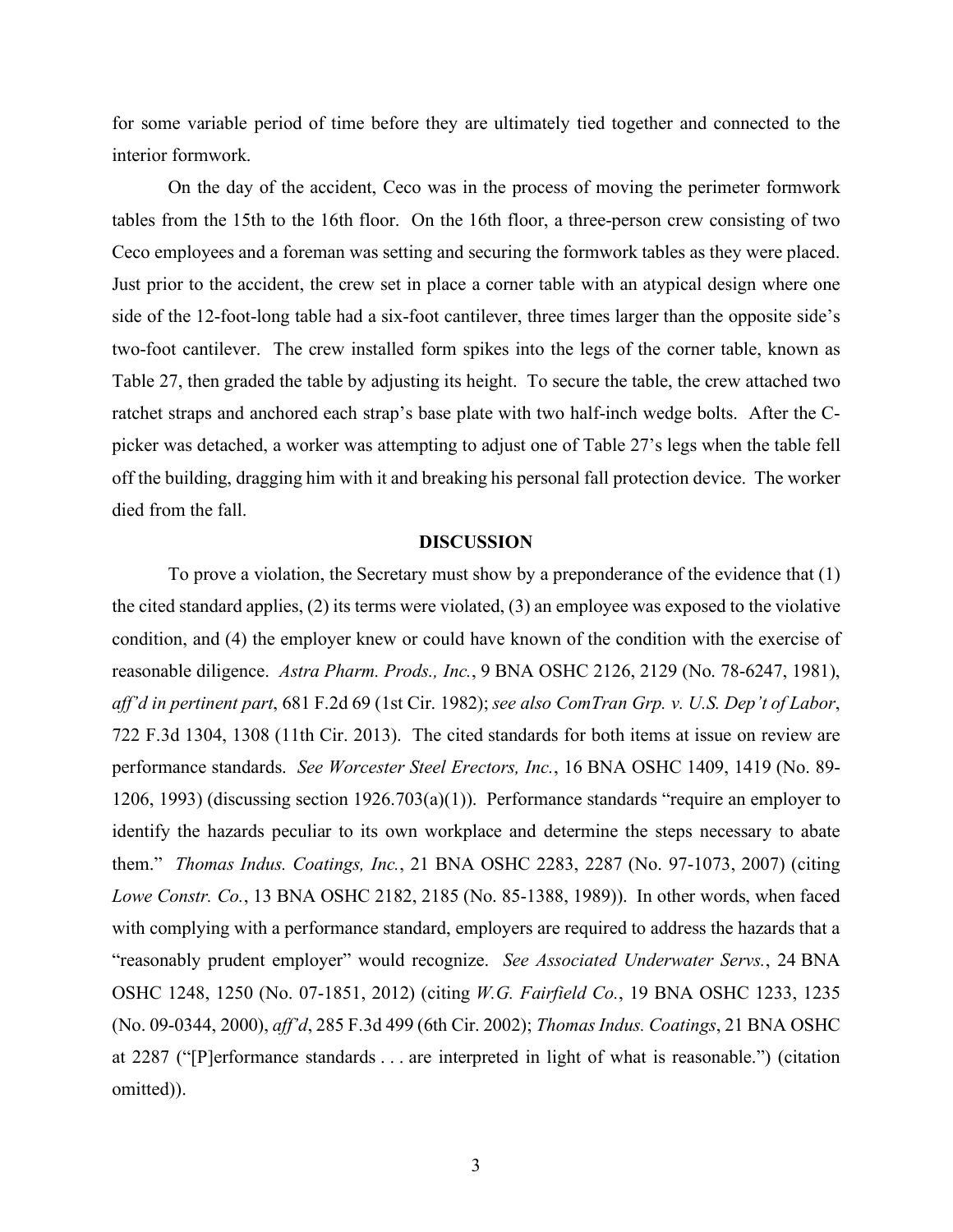### **Item 3**

Section 1926.703(a)(1) states that "[f]ormwork shall be designed, fabricated, erected, supported, braced and maintained so that it will be capable of supporting without failure all vertical and lateral loads that may reasonably be anticipated to be applied to the formwork." 29 C.F.R. § 1926.703(a)(1). The Secretary alleges in the citation that Ceco violated this provision because the formwork at the worksite "was not *designed* to withstand vertical and lateral loads due to wind gusts." (emphasis added). On review, Ceco challenges only the judge's findings regarding noncompliance and knowledge.

### *Noncompliance*

The judge found noncompliance on the basis that Ceco failed to design the individual formwork tables for lateral loads, including wind loads, for the period of time before the tables were tied together. Ceco asserts this was error, pointing to the Commission's decision in *Worcester Steel*—the only Commission precedent addressing the cited provision—and arguing the Secretary was required to prove the formwork as erected was not strong enough to support reasonably anticipated wind loads.

We disagree. In *Worcester Steel*, the employer was cited for failing to *erect* metal decking to support all reasonably anticipated loads, not for failing to *design* the decking to do the same. 16 BNA OSHC at 1409; *see* 29 C.F.R. § 1926.703(a)(1) ("Formwork shall be *designed*, fabricated, *erected*, supported, braced and maintained . . . " (emphasis added).) "[E]rected" and "designed" are two different elements of the standard and we cannot interpret them to have interchangeable meanings.<sup>[1](#page-3-0)</sup> The Secretary did not contest the adequacy of the company's design plans in *Worcester Steel* but instead pointed to the company's deviation from those plans in erecting the decking and argued that the deviation established a violation. *Id.* at 1417-18. In vacating the citation, the Commission rejected this argument, holding that the company's deviation from its design plan did not establish a violation—rather, "the Secretary has the burden to show that, more

<span id="page-3-0"></span><sup>&</sup>lt;sup>1</sup> In this regard, Ceco's proffered reading of *Worcester Steel* also runs afoul of § 1926.703(a)(1)'s plain language. Requiring the Secretary to always demonstrate the insufficiency of *erected* formwork would effectively eliminate any meaningful distinction between the provision's separate requirements that employers design formwork to withstand reasonably anticipated loads, and then erect and maintain the formwork to do the same. *See Jesco, Inc.*, 24 BNA OSHC 1076, 1078 (No. 10-0265, 2013) (citing *Am. Fed'n of Gov't Emps.*, 803 F.2d 737, 740 (D.C. Cir. 1986)) (explaining that a "standard must be read as a coherent whole and, if possible, construed so that every word has some operative effect").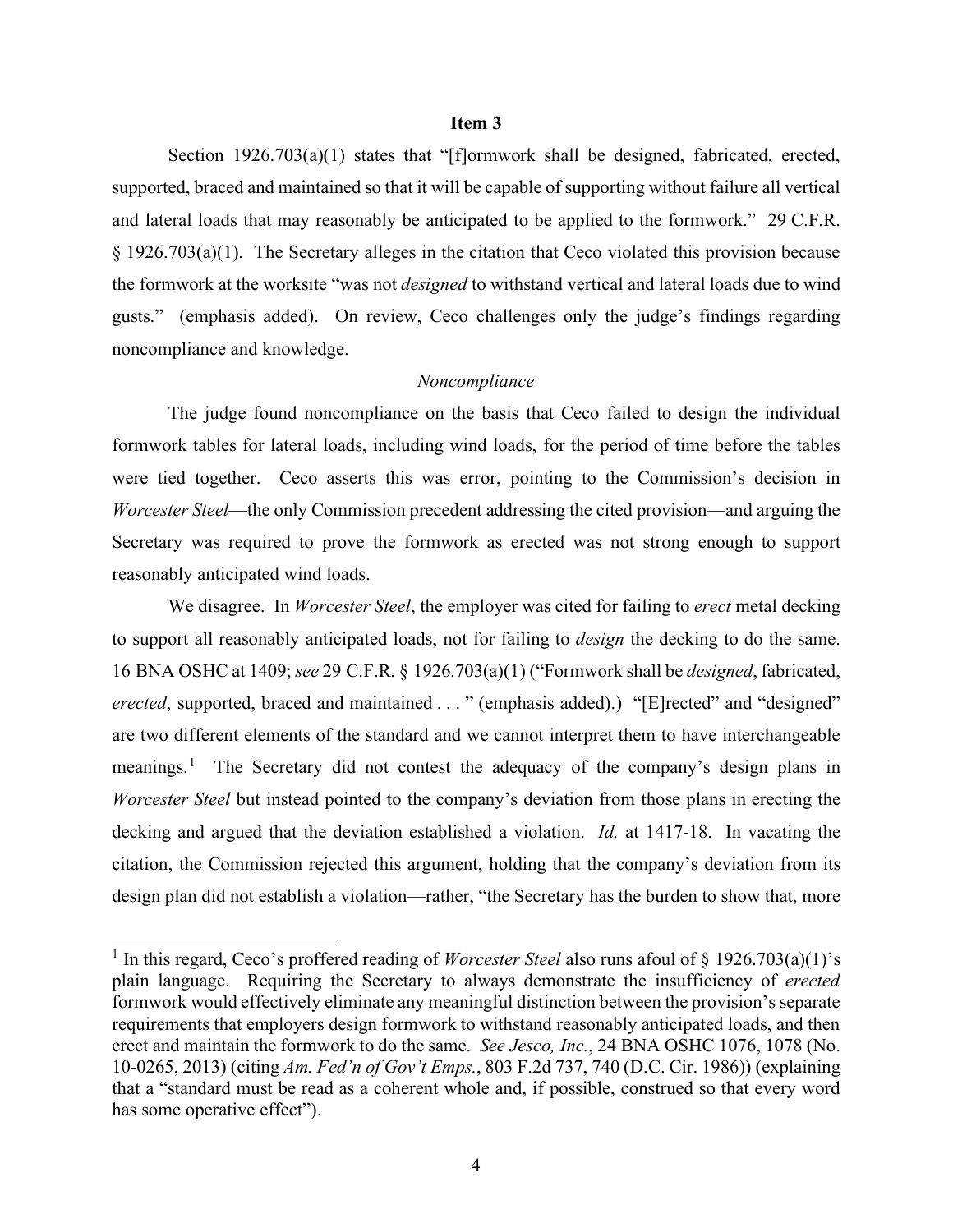likely than not, the erected formwork was not strong enough to support the reasonably anticipated load." *Id.* at 1419.

In contrast to *Worcester Steel*, the citation here alleges that Ceco failed to *design* the formwork to withstand reasonably anticipated wind loads. Thus, the Commission's analysis in *Worcester Steel* is only relevant in the sense that it requires the Secretary to prove that Ceco either lacked a design or its design was inadequate. But it does not, as Ceco claims, require the Secretary to prove that the formwork as *erected* was not capable of withstanding all reasonably anticipated loads. Rather, the Secretary can prove a violation of  $\S 1926.703(a)(1)$  by demonstrating that an employer failed to adequately account for reasonably anticipated wind loads when designing its formwork, even if the formwork as ultimately erected was sufficient to withstand such loads.

Turning to Ceco's design plans, the company points to the procedures laid out in its best practices manual and argues that the Secretary failed to prove they were insufficient. At the hearing, however, OSHA's expert witness, structural engineer Gopal Menon, testified that the procedures addressing the formwork's design were at a minimum plainly inadequate for Table 27, which was the corner table being placed at the time of the accident. This was because it had "asymmetrical cantilevers—six feet on one end of the table and just two feet on the other," and therefore even "the slightest wind" could topple it over. Menon testified that Ceco's design was flawed based on wind estimates from the American Society of Civil Engineering. He used those estimates to calculate that formwork at an elevation of 150 feet in West Palm Beach reasonably could be subjected to winds of 150 to 170 miles per hour. Menon explained that in calculating these wind speeds he accounted for the relatively brief amount of time that each formwork table would stand separate from and unattached to the surrounding formwork.

Ceco introduced no evidence, expert or otherwise, to rebut Menon's testimony regarding the reasonably anticipated lateral wind loads at the worksite. And the company's director of engineering, Eric Eder, testified that just prior to the hearing, a former Ceco engineer informed him the manual's procedure for securing individual formwork tables during the installation process was designed to withstand sustained winds of 90 miles per hour and gusts of up to 115 miles per hour.<sup>[2](#page-4-0)</sup> Eder was the only witness for Ceco to testify about what lateral wind speeds individual

<span id="page-4-0"></span> $2$  Counsel for Ceco attempted to question Eder about Menon's wind speed estimates, but the judge correctly ended the line of questioning following an objection from the Secretary that Ceco had not offered Eder as an expert witness.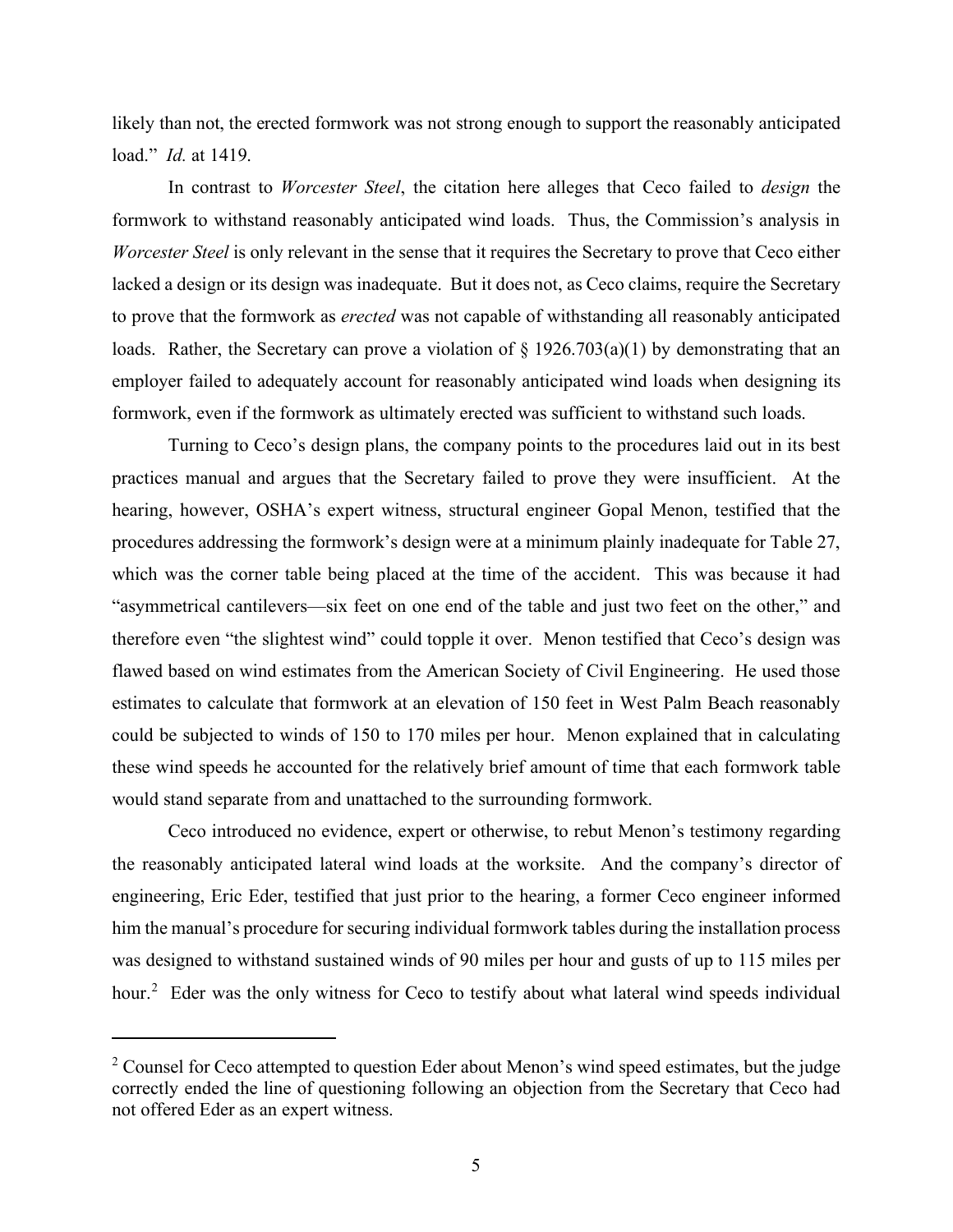formwork tables could withstand. $3$  Thus, Menon's unrebutted expert testimony regarding the anticipated wind speeds, together with Eder's testimony regarding the best practices manual's actual design capacity, establishes that Ceco's design for the perimeter tables was inadequate.

Finally, although Ceco provides no evidence to rebut Menon's expert testimony, the company nonetheless asserts his testimony should not be credited, pointing to statements Menon made at the hearing—specifically that he "did not look into the [manual's] design" and did not "know whether what is provided in [it was] sufficient." But taken in context, it is clear that both of Menon's statements were predicated on the fact that Ceco had failed to respond to the Secretary's discovery request for the engineering calculations that went into developing the manual. *See N. Landing Line Constr. Co.*, 19 BNA OSHC 1465, 1473 (No. 96-0721, 2001) ("[D]eficiencies in [the employer's] response should be taken as establishing that there was no such evidence, not that the Secretary failed to carry her burden.") (citing *Ocean Elec. Corp. v. Sec'y of Labor*, 594 F.2d 396, 403 n. 4 (4th Cir. 1979). Thus, in stating he "did not look into the design," Menon was simply acknowledging that there was nothing for him to "look into." The same is true with respect to Menon's testimony regarding the manual's sufficiency—with no engineering calculations on which to base an opinion, it is hardly surprising that Menon was unable to draw firm conclusions in this regard.

Although the record does not establish what wind speeds were present on the day of the accident or even that wind actually caused Table 27 to topple over, the testimony of Menon and Eder establishes that adequate wind speeds were not accounted for in the design of the formwork. This is sufficient to demonstrate a violation of the standard.<sup>[4](#page-5-1)</sup> For all these reasons, we find the

<span id="page-5-0"></span><sup>&</sup>lt;sup>3</sup> We note that Ceco's design engineer for the project, Carolina Kumanchik, was not called to testify at the hearing but asserted generally during a deposition that the procedures in the company's best practices manual were sufficient for the individual formwork tables. In making this assertion, however, she conceded that she did not recall making any load calculations for specific tables at the project. Likewise, Kevin Peterson, Ceco's regional safety director responsible for this project, testified that he did not know what calculations were made in developing the table anchoring system. During discovery, the Secretary requested that Ceco provide documentation of the engineering calculations that went into designing the manual's best practices, but received no response.

<span id="page-5-1"></span><sup>&</sup>lt;sup>4</sup> The Commission has long held that "[d]etermining whether the standard was violated is not dependent on the cause of the accident." *Am. Wrecking Corp.*, 19 BNA OSHC 1703, 1707 n.4 (No. 96-1330, 2001) (consolidated), *aff'd in relevant part*, 351 F.3d 1254 (D.C. Cir. 2003). It is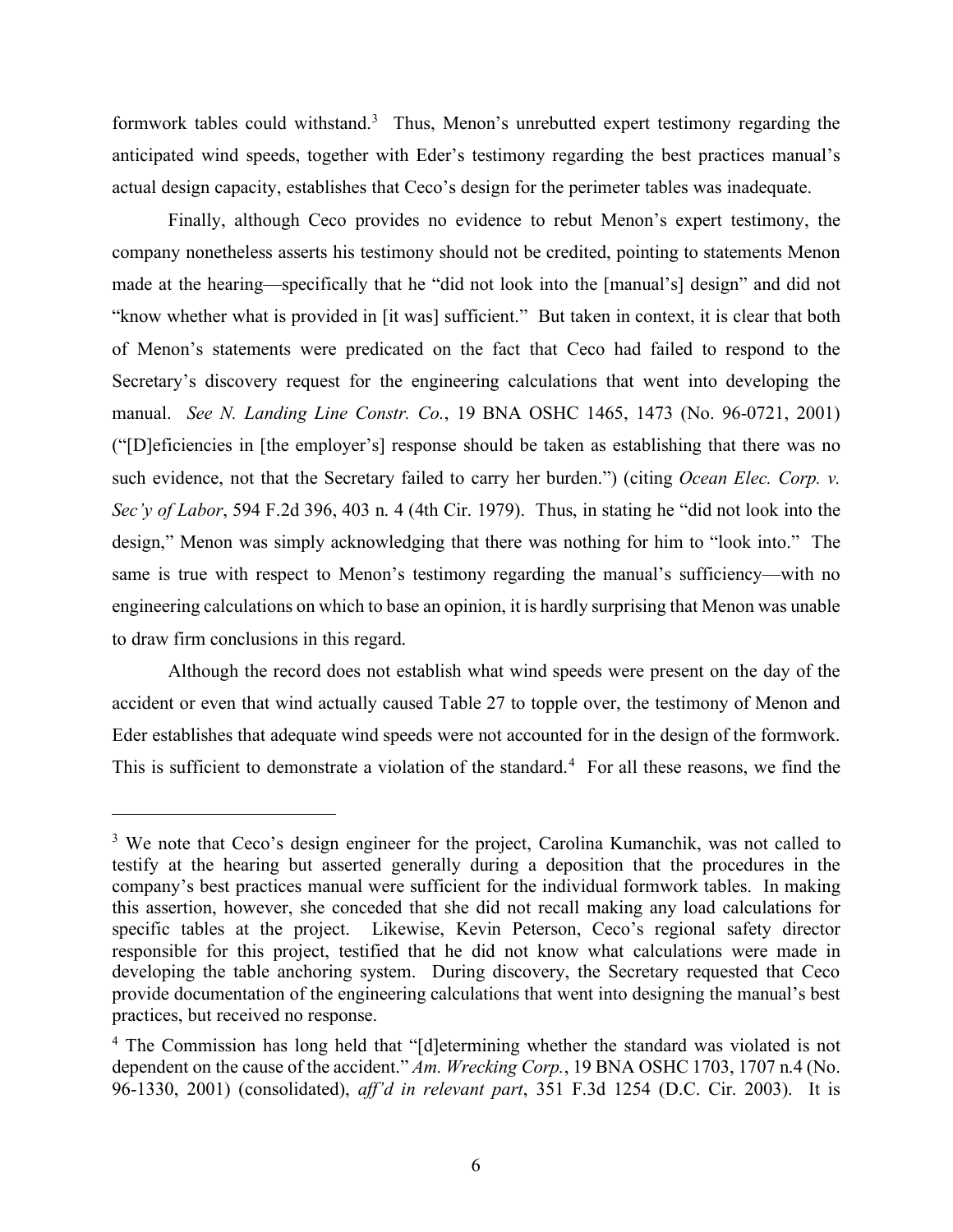Secretary established that Ceco failed to comply with the cited provision because the company did not design the formwork tables to withstand the reasonably anticipated wind speeds at the worksite.

## *Knowledge*

To establish knowledge, the Secretary must prove that the employer knew or, with the exercise of reasonable diligence, should have known of the conditions constituting the violation. *Jacobs Field Servs. N. Am.*, 25 BNA OSHC 1216, 1218 (No. 10-2659, 2015). Here, the judge found that Ceco had actual knowledge because the foreman at the worksite knew the individual formwork tables were not designed to withstand lateral wind loads and nevertheless exposed himself and his crew to the hazard of a table falling. On review, Ceco reasserts essentially the same argument it made with respect to noncompliance—that the judge erred in finding knowledge because the Secretary failed to demonstrate the employer's installation process was actually insufficient. We reject that argument for the same reasons set forth above.

We do, however, agree with Ceco that the judge erred in finding actual knowledge based on the foreman's awareness of the conditions at the worksite. As discussed above, the violative condition here was Ceco's failure to adequately *design* the formwork, not a failure by the foreman or his crew to erect or install it in accordance with the company's design. Because there is nothing in the record showing that the foreman was involved in the company's design process, or otherwise had knowledge that the company's design was inadequate, there is no knowledge to impute.

The Secretary, however, has proven constructive knowledge. The record establishes that Ceco, with the exercise of reasonable diligence, could have determined both the reasonably anticipated wind speeds at the worksite, as well as its best practices manual's design capacity. *See Wiley Organics, Inc. d/b/a Organic Tech.*, 17 BNA OSHC 1586, 1597 (No. 91-3275, 1996), *aff'd*, 124 F.3d 201 (6th Cir. 1997) ("An employer has a general obligation to inform itself of the hazards present at the worksite and cannot claim lack of knowledge resulting from its own failure to make use of the sources of information readily available to it.") (citations omitted). Ceco engineer Carolina Kumanchik designed the formwork tables for the project and conceded she had not performed any lateral load calculations for individual formwork tables. As for Eder, he considered lateral load calculations for individual tables unnecessary for any regular-sized table that could stand on its own. Moreover, Eder explained that he only learned of the tables' lateral wind load

therefore not necessary for the Secretary to demonstrate that wind was the actual cause of the accident to prove the violation of  $\S 1926.703(a)(1)$ .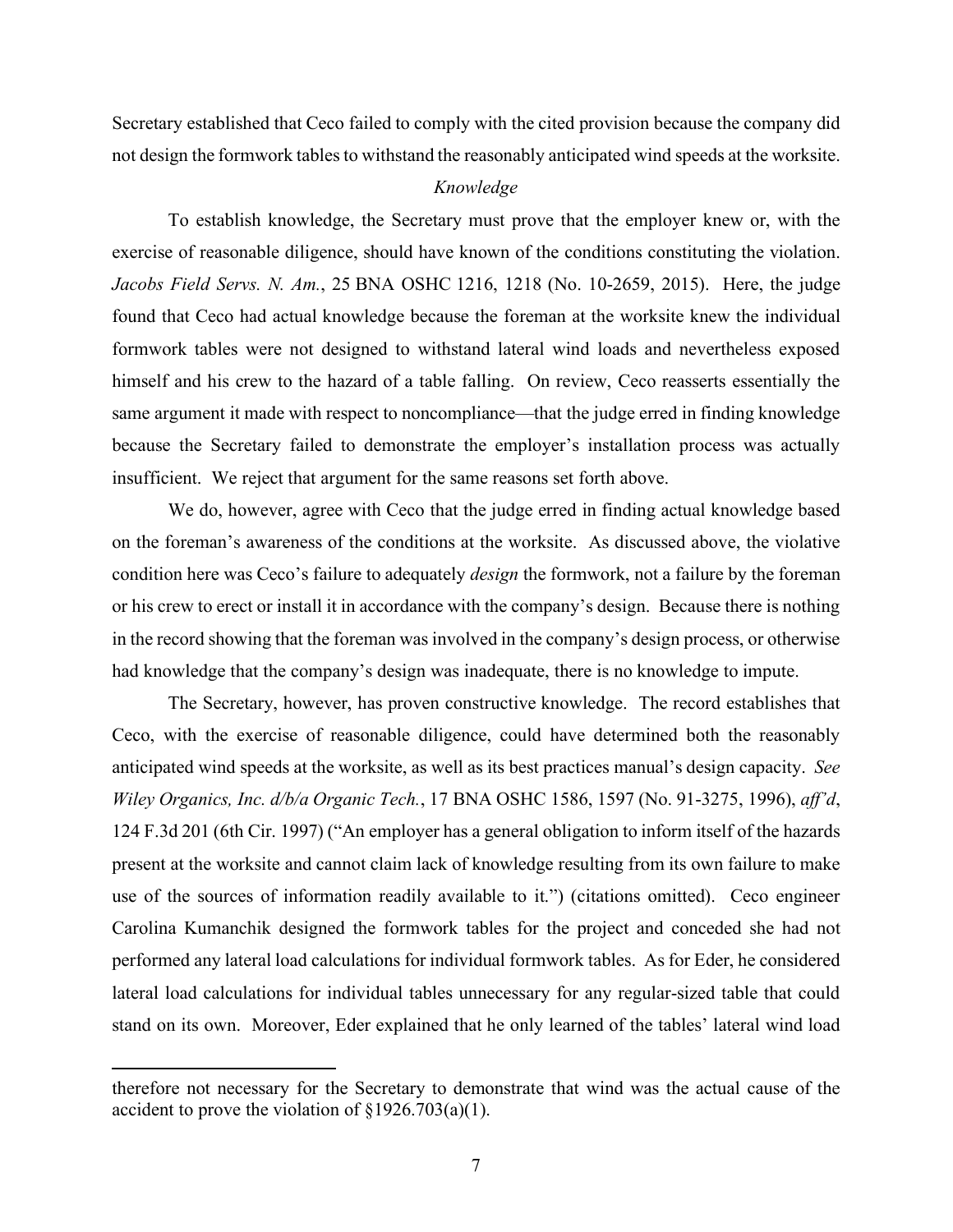design capacity just days before the hearing. This evidence demonstrates that Ceco failed to reasonably assess its method of securing formwork tables against reasonably anticipated lateral wind loads. Indeed, a reasonable review or inquiry by Ceco into the design of its best practices manual would have revealed—as Eder himself learned days before the hearing—that the manual did not account for lateral winds of over 150 miles per hour. Likewise, Ceco's engineers could have calculated, as OSHA's expert did, the reasonably anticipated wind speeds. Accordingly, we find the Secretary has demonstrated that Ceco should have known of the violative condition.

For these reasons, we affirm the violation of  $\S$  1926.703(a)(1) alleged in Item 3.

## **Item 4**

Section 1926.703(b)(6) states that "[a]ll base plates, shore heads, extension devices, and adjustment screws shall be in firm contact, and secured when necessary, with the foundation and the form." 29 C.F.R. § 1926.703(b)(6). The Secretary alleges in the citation that Ceco violated the provision because "the anchorage of the table form legs to the concrete floor was not properly secured with the required bolts." On review, Ceco challenges only the judge's findings with regard to noncompliance. Specifically, the judge contrasted Ceco's actual efforts to secure the tables with the procedures set forth in its best practices manual:

> According to Ceco's Best Practices Manual, the company considered securing the base plates to the foundation to be necessary and provided specific instructions to its employees to do so. Any deviation from the Best Practices Manual required approval from a Ceco engineer. Ceco's employees deviated from the Best Practices Manual without consultation with an engineer. The [c]ourt concludes Ceco violated the cited standard.

Ceco claims that the judge erred in concluding the company's failure to follow the bolting procedures in its best practices manual or consult an engineer about deviating from the best practices violated the standard.<sup>[5](#page-7-0)</sup> Ceco further asserts that the Secretary failed to demonstrate its deviation resulted in a hazard because the half-inch wedge bolts the company used to secure the formwork tables' ratchet straps were at least as strong as the half-inch drop-in anchors required by the best practices manual.

<span id="page-7-0"></span><sup>5</sup> According to Ceco, the Commission's holding in *Worcester Steel* similarly applies to § 1926.703(b)(6), and therefore the Secretary must demonstrate that any deviations in Ceco's method of anchoring formwork tables actually created a hazard. As discussed above, the measure of compliance for this standard is reasonableness, not whether Ceco followed its own internal design plans.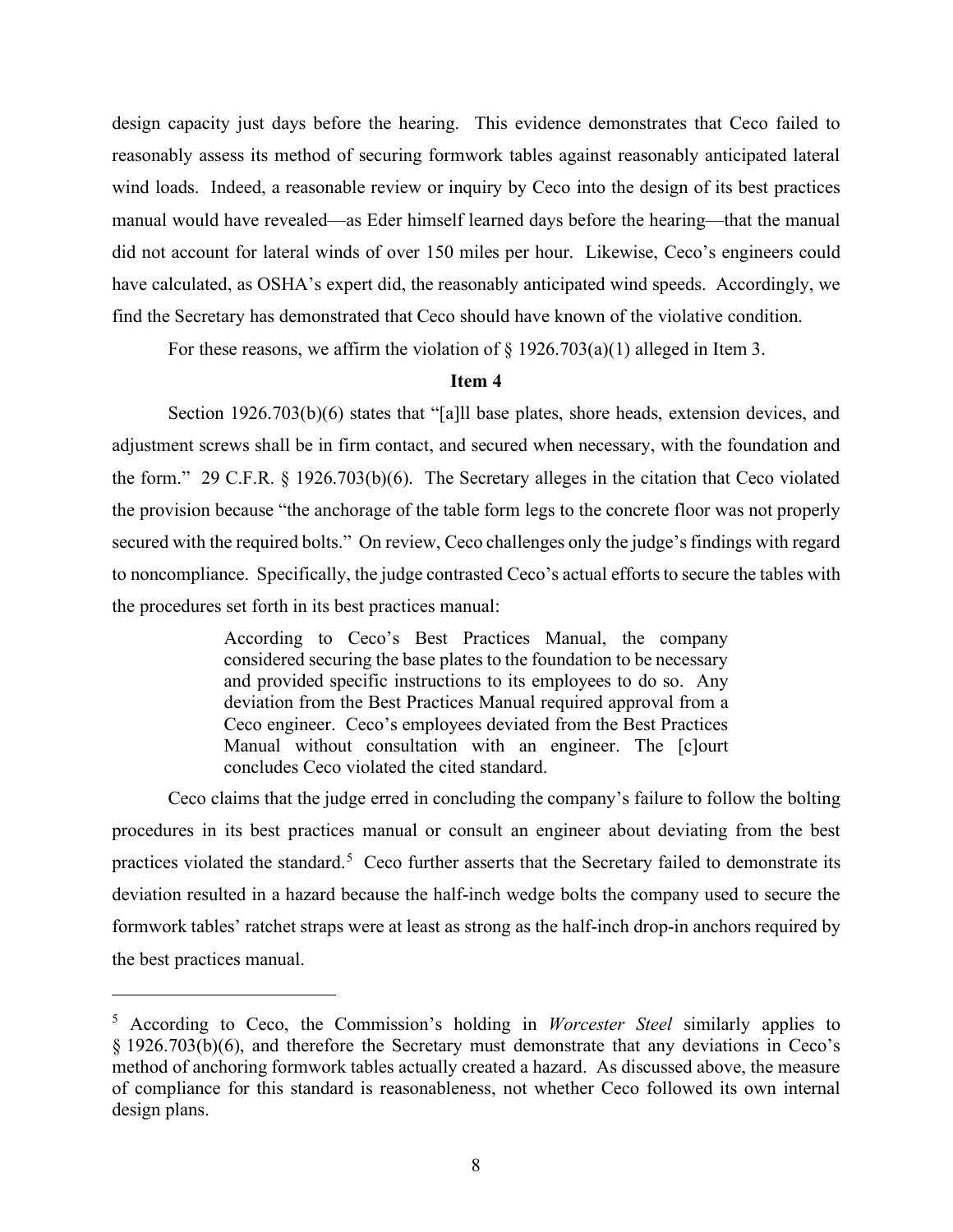We agree with the company that the judge failed to apply the correct legal test in analyzing this element of the Secretary's case but find that noncompliance is nonetheless established here. As a performance standard, § 1926.703(b)(6) states the objective to be achieved—ensure that "[a]ll base plates, shore heads, extension devices, and adjustment screws shall be in firm contact, and secured when necessary, with the foundation and the form"—not the means for achieving it. 29 C.F.R. § 1926.703(b)(6); *see, e.g., Cent. Fla. Equip. Rentals, Inc.*, 25 BNA OSHC 2147, 2152 (No. 08-1656, 2016) (identifying 29 C.F.R. § 1926.602(a)(3)(i) as a performance standard). Thus, the appropriate inquiry here is not whether Ceco complied with its own best practices manual, but whether the company made reasonable efforts to secure the base plates and other equipment against reasonably expected loads. *See Thomas Indus. Coatings*, 21 BNA OSHC at 2287 ("Because performance standards . . . do not identify specific obligations, they are interpreted in light of what is reasonable.").

Reframing the inquiry under the correct legal test, the record demonstrates that Ceco's efforts to secure its formwork tables, and Table 27 in particular, were not reasonable. As explained above, Eder testified that the manual's procedures were only sufficient to secure tables against lateral wind loads of up to 115 miles per hour, well shy of the 150-170 mile-per-hour winds that Menon testified could reasonably be expected at the West Palm Beach worksite. On cross examination, Menon conceded that substituting two wedge bolts in place of a single drop-in anchor could have increased the base plates' compressive strength from 9,000 to 9,560 pounds per square inch. But even accepting Ceco's contention that substituting two wedge bolts in place of a dropin anchor could have increased the total compressive strength of the ratchet straps' base plates, that substitution does not appear sufficient to bridge the shortfall of the underlying design of the formwork. Furthermore, Menon asserted that Ceco's undisputed practice of reusing the wedge bolts could have reduced the bolts' strength. He noted that the wedge bolts here appeared to pull out of the concrete holes smoothly without cracking or damaging the surrounding concrete, suggesting the bolts were not properly gripping the concrete at the outset.<sup>[6](#page-8-0)</sup> Finally, although the occurrence of the accident alone is not dispositive, lacking any evidence of some other

<span id="page-8-0"></span> $6$  We note that while Menon testified that reusing the bolts would theoretically weaken them, there is no conclusive evidence that was the case for Table 27's bolts. In any event, Ceco's use of the bolts instead of drop-in anchors does not automatically establish a violation. Rather, the basis of the violation is that Ceco's design, including its drop-in anchor requirement, did not account for the reasonably anticipated wind speeds.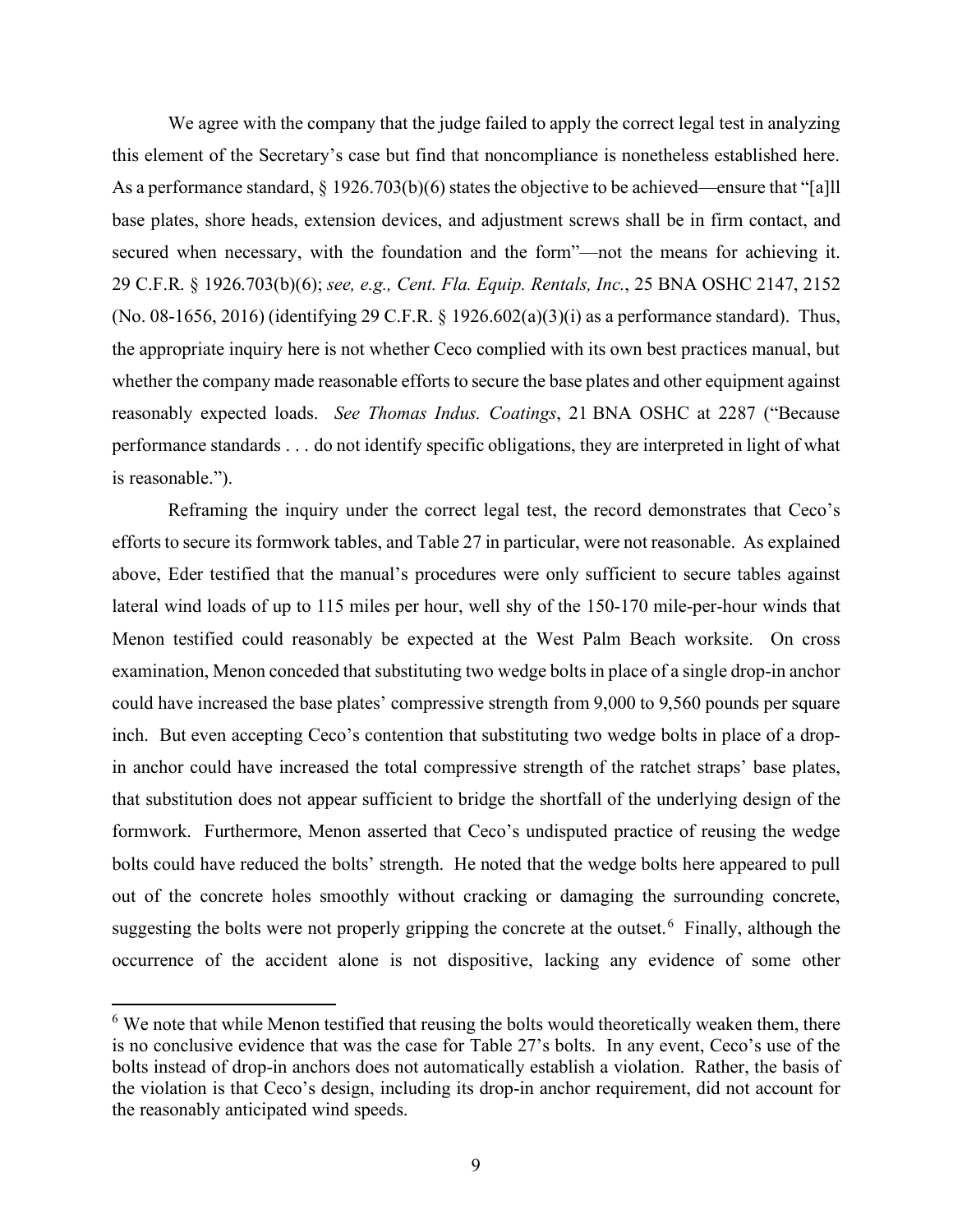extraordinary intervening event, the fact that Table 27 pulled free of the concrete slab and fell off the 16th floor of the building is strong evidence that Ceco's efforts to secure the table to the concrete slab were not reasonable.

For all these reasons, we find that Ceco failed to make reasonable efforts to secure the formwork tables' baseplates against reasonably expected loads. Accordingly, we affirm the violation of § 1926.[7](#page-9-0)03(b)(6) alleged in Item 4.<sup>7</sup>

#### **PENALTY**

Ceco has not challenged on review the penalty assessed by the judge for each violation. However, both violations involve essentially the same hazard—a formwork table detaching and falling during the construction process—and stem from effectively the same violative conduct— Ceco's failure to design the formwork to withstand reasonably anticipated wind gusts.

<span id="page-9-0"></span> $<sup>7</sup>$  Ceco did not contest the judge's finding of knowledge with respect to Item 4 in its petition for</sup> discretionary review. *See Tampa Shipyards, Inc.*, 15 BNA OSHC 1533, 1535 n.4 (No. 86-0360, 1992) (consolidated) ("Ordinarily the Commission does not decide issues that are not directed for review.")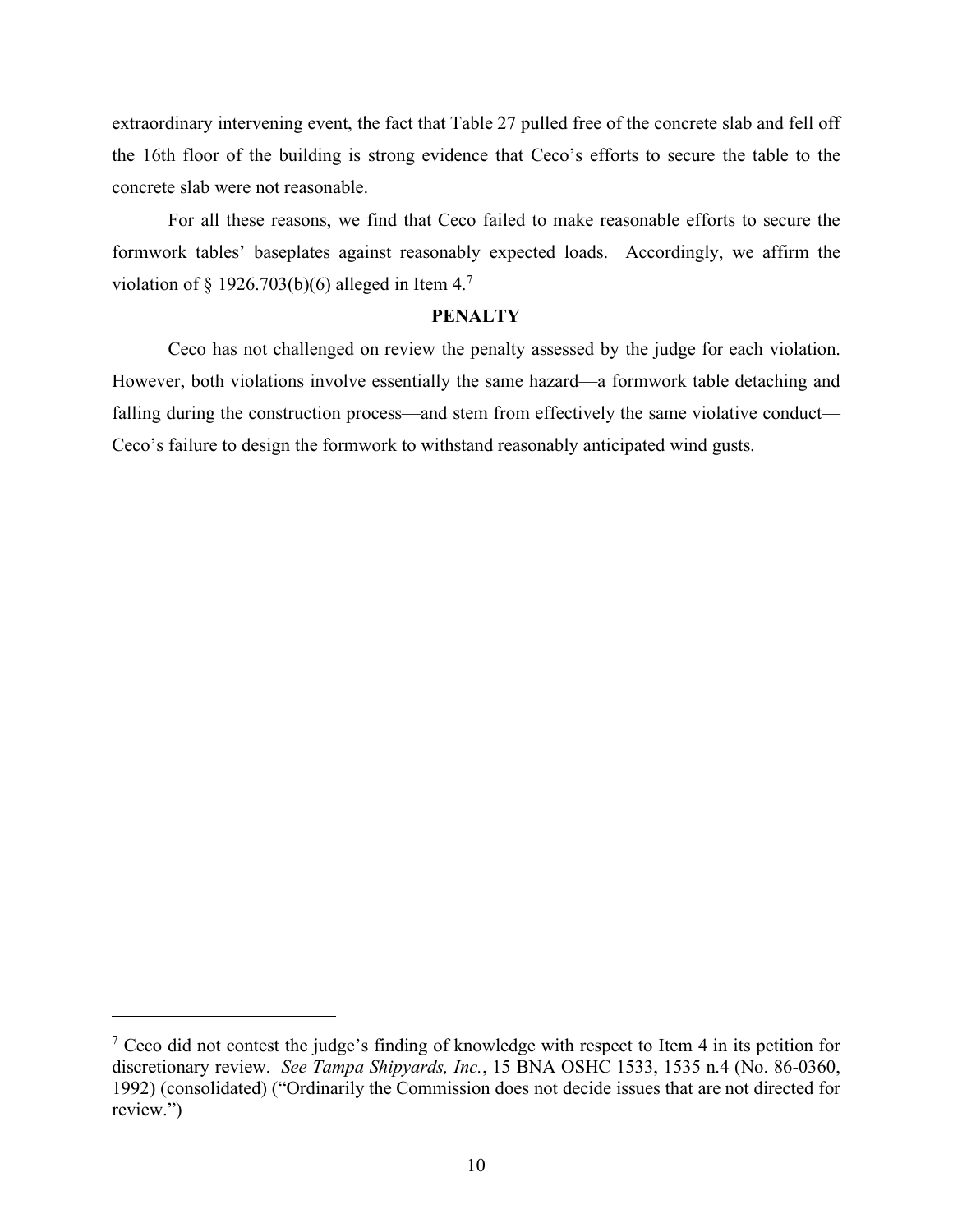Under these circumstances, we find it appropriate to group the violations for penalty purposes and assess a single \$12,675 penalty. *See* 29 U.S.C. § 666(j); *Hackensack Steel Corp.*, 20 BNA OSHC 1387, 1394 (No. 97-0755, 2003) (citing *H.H. Hall Constr. Co.*, 10 BNA OSHC 1042, 1046 (No. 76-4765, 1981) (assessing a single penalty for distinct but overlapping violations)). SO ORDERED.

> $\sqrt{s/}$ Cynthia L. Attwood Chairman

 $\sqrt{s/}$ 

James J. Sullivan, Jr. Commissioner

/s/

Amanda Wood Laihow

Dated: February 26, 2021 Commissioner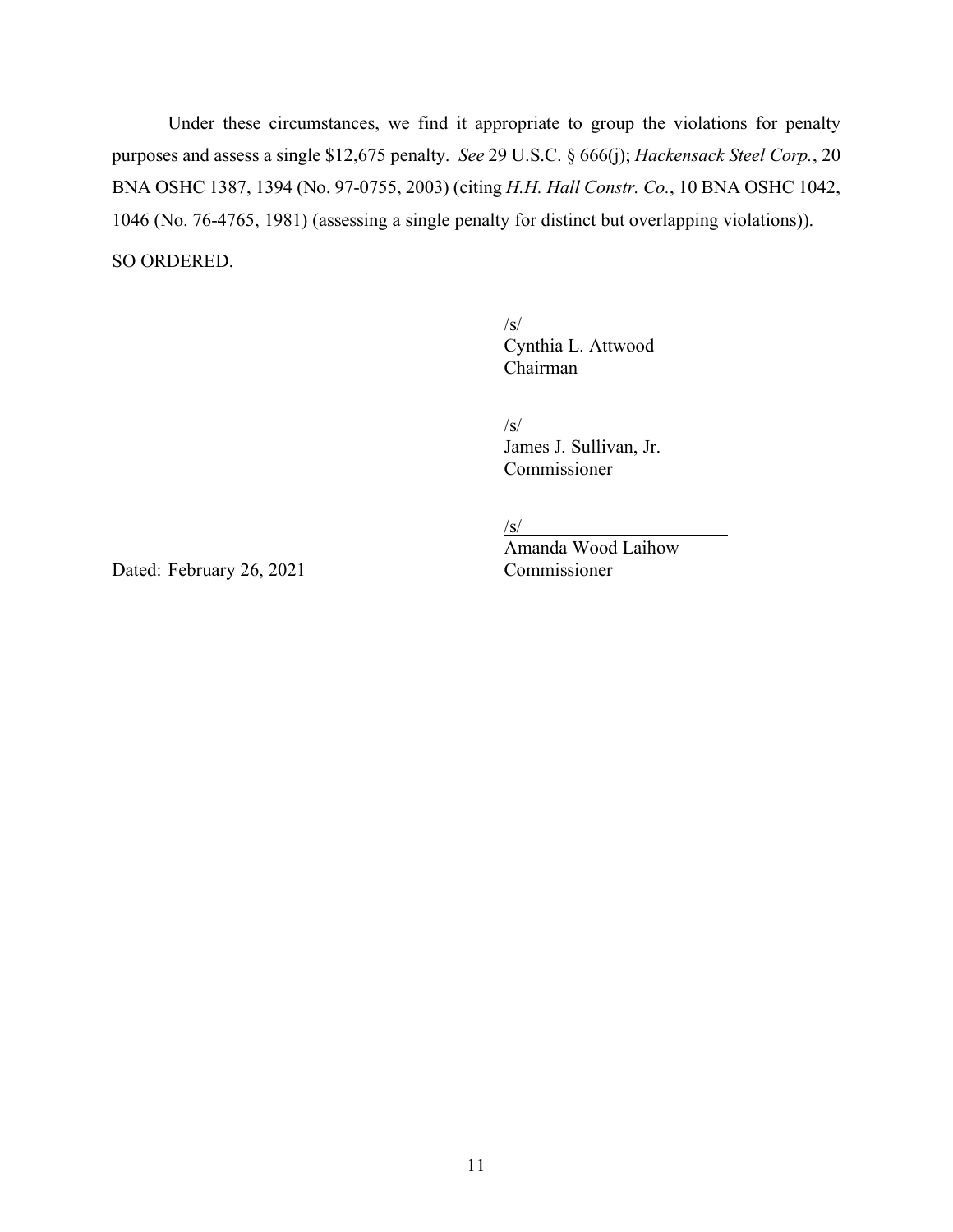

United States of America **OCCUPATIONAL SAFETY AND HEALTH REVIEW COMMISSION** 100 Alabama St. S.W Building 1924 Room 2R90 Atlanta, GA 30303-3104

SECRETARY OF LABOR, Complainant,

v. OSHRC Docket No. **17-0483**

CECO CONCRETE CONSTRUCTION, LLC, Respondent.

## **DECISION AND ORDER**

**COUNSEL**:

Dane L. Steffenson, Attorney, Office of the Solicitor, U.S. Department of Labor, Atlanta, GA, for Complainant.

Angelo Filippi, Attorney, Kelley Kronenberg, Fort Lauderdale, FL, for Respondent.

**JUDGE**: John B. Gatto, United States Administrative Law Judge.

## **I. INTRODUCTION**

In September 2016, the Department of Labor's Occupational Safety and Health Administration (OSHA) conducted a fatality investigation involving an employee of Ceco Concrete Construction, LLC (Ceco) at an apartment building under construction in West Palm Beach, Florida (worksite), and subsequently issued a four-item citation to Ceco for alleged violations of the Occupational Safety and Health Act of 1970 (the Act), 29 U.S.C. §§ 651–678, with proposed penalties of \$50,700.00.<sup>[1](#page-11-0)</sup> After Ceco timely contested the citation, the Secretary of

<span id="page-11-0"></span><sup>&</sup>lt;sup>1</sup> The Secretary of Labor has delegated his authority under the Act to the Assistant Secretary for Occupational Safety and Health, who heads OSHA, and has delegated exclusively to the Solicitor of Labor the responsibility for bringing legal proceedings under the Act and the determination of whether such proceedings are appropriate in a given case. *See* Order No. 1–2012 (77 FR 3912). The terms "Secretary" and "OSHA" are used interchangeably herein. The Assistant Secretary has authorized OSHA's Area Directors to issue citations and proposed penalties. *See* 29 C.F.R. §§ 1903.14(a) and 1903.15(a).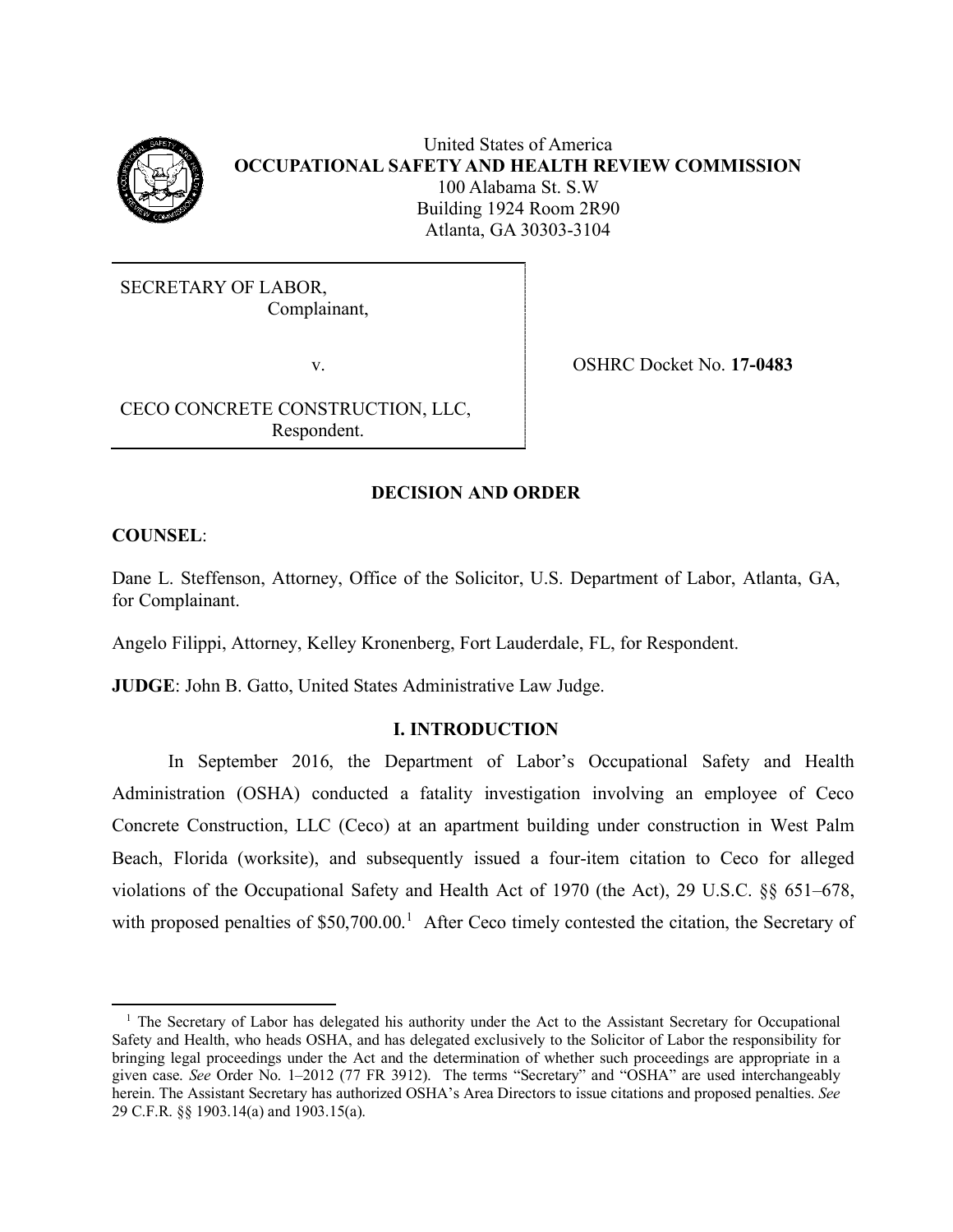Labor (Secretary) filed a formal complaint<sup>[2](#page-12-0)</sup> with the Commission charging Ceco with violating the Act and seeking an order affirming the citation and proposed penalties. The Secretary subsequently withdrew Item 2 prior to trial, which reduced the Secretary's total proposed penalty to \$[3](#page-12-1)8,025.00 (Pretrial Order, 11). A bench trial was held in Miami, Florida.<sup>3</sup>

There is no dispute that jurisdiction of this action is conferred upon the Commission by section 10(c) of the Act, 29 U.S.C.  $\S$  659(c), or that Ceco is an employer engaged in a business affecting commerce within the meaning of section 3(5) of the Act, 29 U.S.C. § 652(5) (Compl. ¶¶ I-II; Answer ¶¶ I-II). After hearing and carefully considering all the evidence and the arguments of counsel, the Court issues this Decision and Order, which constitutes its final disposition of the proceedings.[4](#page-12-2) For the reasons indicated *infra*, the Court **VACATES** Item 1 and **AFFIRMS** Items 3 and 4.

### **II. BACKGROUND**

Ceco was the formwork<sup>[5](#page-12-3)</sup> contractor for an apartment building under construction at the worksite where its scope of work included installing and removing formwork, installing rebar, and placing concrete for decks and columns. The formwork consisted of aluminum legs connected by "windows" to form a table that would fit between columns. Concrete was poured on the formwork to create the decks. Interior forms were assembled on the deck. Perimeter forms, or tables, were assembled on the ground and reused on each floor (Tr. 278-280).

The perimeter tables had four legs; each leg had a screw jack that allowed crews to raise or lower it to level the table. After the poured concrete hardened sufficiently, stripping crews removed the formwork by lowering the table several inches to remove tie-down straps. When the crew was ready on the level above, the crane operator lifted the table an inch or two, using a "Cpicker" attached to the crane. The crane operator then raised the table to the level above and set it down in the spot located above where it was set below (Tr. 61-62, 281-282).

<span id="page-12-0"></span><sup>&</sup>lt;sup>2</sup> The citation at issue was attached to the complaint as an exhibit. Commission Rule 30(d) provides that "[a] copy of any written instrument which is an exhibit to a pleading is a part thereof for all purposes." 29 C.F.R § 2200.30(d).

<span id="page-12-1"></span><sup>&</sup>lt;sup>3</sup> In addition to the trial testimony, the record includes the November 15, 2017, deposition of Aubrey Dunham, a Senior Project Engineer for Ceco, and the November 17, 2017, deposition of Carolina Kumanchik, Ceco's Design Engineer for the worksite (Pretrial Order, ¶ 14; see also Tr. 19-20).

<span id="page-12-2"></span><sup>&</sup>lt;sup>4</sup> If any finding is in truth a conclusion of law, or if any stated conclusion is in truth a finding of fact, it shall be deemed so.<br><sup>5</sup> "Formwork" means "the total system of support for freshly placed or partially cured concrete, including the mold

<span id="page-12-3"></span>or sheeting (form) that is in contact with the concrete as well as all supporting members including shores, reshores, hardware, braces, and related hardware." 29 C.F.R § 1926.700(b)(2).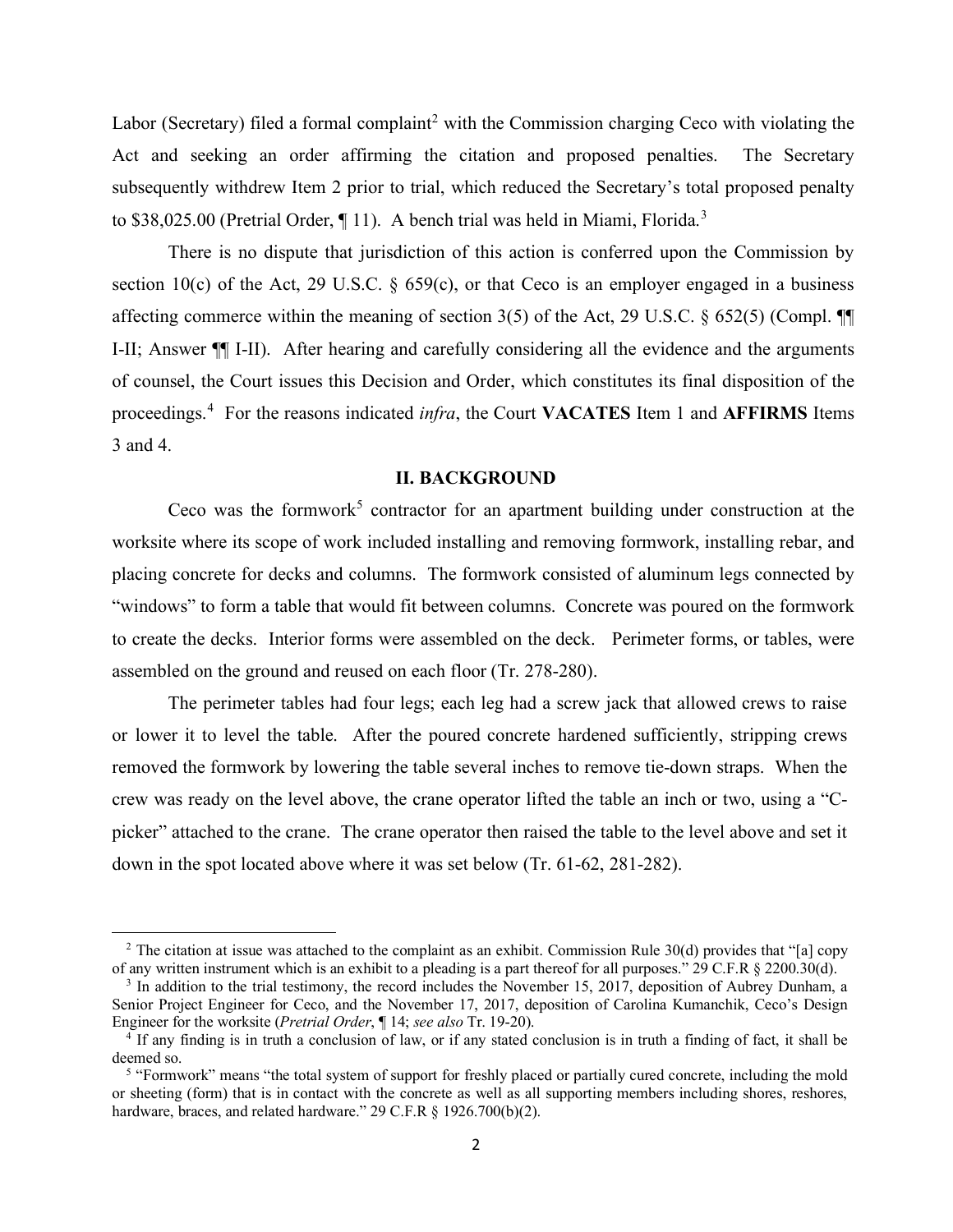On September 1, 2016, three Ceco employees were working on the  $16<sup>th</sup>$  level (the  $15<sup>th</sup>$  story since the number 13 was omitted in numbering the floors) of the planned 20 story building. Ceco Foreman Luis Gutierrez and two of Ceco's carpenters (the Decedent and Martin Perez Mendez) were in the process of installing a large piece of formwork designated as Table 27.<sup>[6](#page-13-0)</sup> At approximately 1:30 p.m., after being released by the C-picker of the crane that had hoisted it into place, Table 27 fell from the  $16<sup>th</sup>$  level to the street below, dragging with it the Decedent (Tr. 41-42, 64-65).

OSHA's West Palm Beach area office received notification of the accident and assigned Compliance Safety and Health Officer Luis San Miguel to conduct a fatality investigation of the incident. San Miguel arrived at the construction site at approximately 4:30 p.m. the day of the accident and held an opening conference with representatives of Kast, the general contractor, and Ceco (Tr. 41-42). San Miguel interviewed employees (including the foreman and laborer who had been working with the Decedent), the Decedent's next of kin who had arrived at the site, responding police officers, and the medical examiner. San Miguel also reviewed Ceco's formwork plans, its Best Practices Manual, its safety plan, and its safety manual (Tr. 49-51; *see also* Ex. J-1, Ex. J-2, Ex. J-4, J-6, Ex. C-2). At approximately 5:15 p.m., San Miguel went to the  $16<sup>th</sup>$  level of the building, accompanied by representatives of Kast and Ceco and took photographs (Tr. 53).

San Miguel returned the next day and went back to the  $16<sup>th</sup>$  level, again accompanied by Kast and Ceco representatives, as well as Gutierrez and Mendez, who had been present the day before when Table 27 swept the Decedent off the building. San Miguel conducted further interviews with the two employees while examining the worksite at that level (Tr. 103-105). Based on his investigation, San Miguel recommended the Secretary cite Ceco for violating four construction standards. The Secretary did so on March 1, 2017. As noted *supra*, only Items 1, 3, and 4 of the citation remain at issue.

#### **III. ANALYSIS**

The fundamental objective of the Act is to prevent occupational deaths and serious injuries. *Whirlpool Corp. v. Marshall*, 445 U.S. 1, 11 (1980). The Commission serves as a "neutral arbiter" between the Secretary and cited employers. *Cuyahoga Valley Ry. Co. v. United Transp. Union*, 474 U.S. 3, 7 (1985). Thus, Congress vested the Commission with the "adjudicatory powers

<span id="page-13-0"></span><sup>6</sup> The parties stipulated that Luis Gutierrez, Martin Perez Mendez, and the Decedent were Ceco's employees on or about September 1, 2016, and Gutierrez was Ceco's foreman. (*See Pretrial Order*, Attach. C.)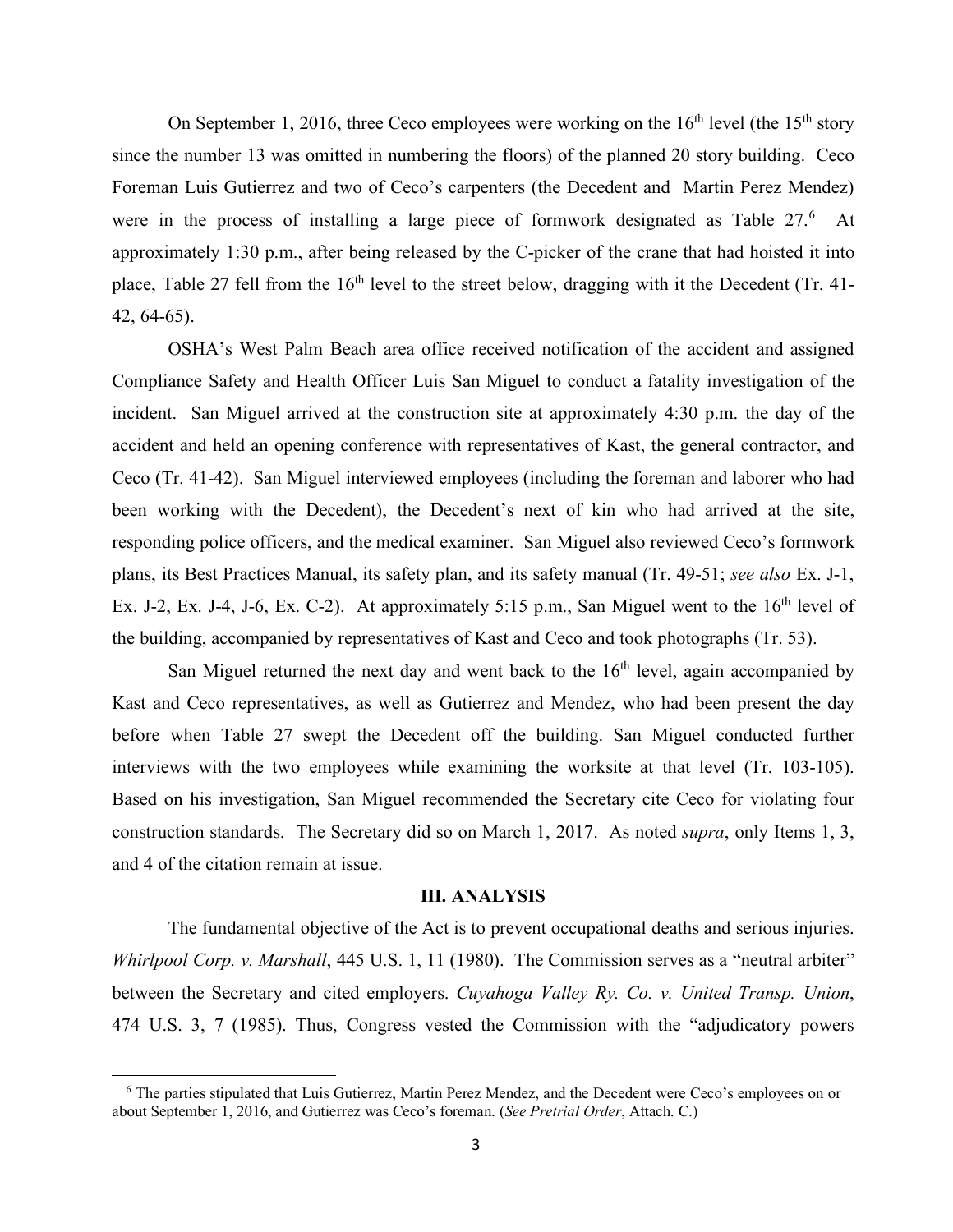typically exercised by a court in the agency-review context." *Martin v. Occupational Safety and Health Review Comm'n (CF&I Steel Corp.)*, 499 U.S. 144, 151, 154 (1991).

The Court of Appeals for the Eleventh Circuit where the action arose<sup>[7](#page-14-0)</sup> has held, "the Secretary will make out a prima facie case for the violation of an OSHA standard by showing (1) that the regulation applied; (2) that it was violated; (3) that an employee was exposed to the hazard that was created; and importantly, (4) that the employer 'knowingly disregarded' the Act's requirements." *ComTran Grp., Inc. v. U.S. Dep't of Labor,* 722 F.3d 1304, 1307 (11th Cir. 2013).

#### **A. Item 1**

The cited standard in Item 1,  $1926.502(d)(15)$ , provides in relevant part that "[a]nchorages used for attachment of personal fall arrest equipment shall be … capable of supporting at least 5,000 pounds (22.2 kN) per employee attached[.] 29 C.F.R. § 1926.502(d)(15). The Secretary alleges that Ceco violated the cited standard because on the day of the fatality, Ceco's employees allegedly "anchored their fall protection arrest system to the bracings of the nearby formwork tables without ascertaining the capacity of the bracings to withstand a force of 5,000 pounds." (Compl. Ex. A at 6 of 11).

### *(1) Whether Cited Regulation Applies to Cited Conditions*

Section 1926.502(d)(15) is found under Subpart M—Fall Protection of the Construction Standards, which sets forth the requirements for fall protection in construction workplaces. As indicated *supra*, at the time of the fatality, Ceco was engaged in construction work activities involving the placement of formwork at the worksite. Therefore, the cited standard applies to the cited conditions.

### *(2) Whether Requirements of Cited Regulation Were Violated*

The Secretary contends Gutierrez and Mendez anchored their self-retracting lifelines to the frames of formwork tables adjacent to Table 27, which, according to the Secretary's expert, were not capable of supporting 5,000 pounds. Ceco disputes the Secretary's claim, arguing Gutierrez

<span id="page-14-0"></span><sup>&</sup>lt;sup>7</sup> Under the Act, an employer may seek review in the court of appeals in the circuit in which the violation occurred, the circuit in which the employer's principal office is located, or the District of Columbia Circuit. 29 U.S.C. § 660(a). The Secretary may seek review in the circuit in which the violation occurred or in which the employer has its principal office. 29 U.S.C. § 660(b). The citation was issued in West Palm Beach, Florida, and Ceco's principal place of business is in Tampa, Florida (Compl. ¶ III; Answer ¶ III), both in the Eleventh Circuit. "[I]n general, '[w]here it is highly probable that a Commission decision would be appealed to a particular circuit, the Commission has ... applied the precedent of that circuit in deciding the case—even though it may differ from the Commission's precedent.'" *Dana Container, Inc*., 25 BNA OSHC 1776, 1792 n.10 (No. 09- 1184, 2015), *aff'd,* 847 F.3d 495 (7th Cir. 2017) (citation omitted). Therefore, the Court applies the precedent of the Eleventh Circuit in deciding the case, where it is highly probable that a Commission decision would be appealed to.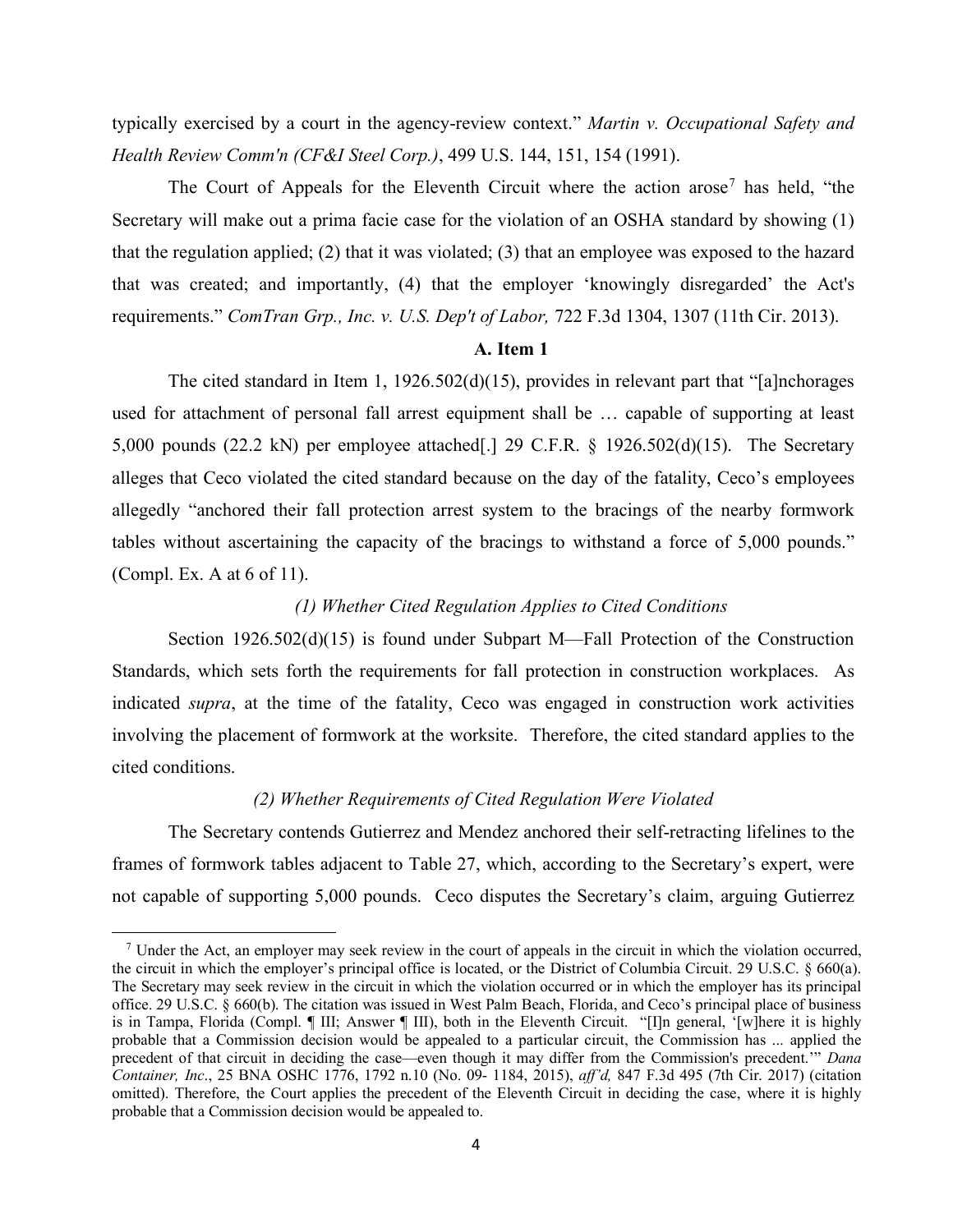and Mendez were tied off to columns, which the Secretary does not argue was inadequate to support 5,000 pounds. Thus, whether the requirements of the cited standard were violated hinges on which of the parties' contradictory scenarios the Court credits.

Ceco had stretched red barricade tape some distance from the perimeter of the  $16<sup>th</sup>$  level. Only the three Ceco employees setting the tables were permitted past the tape. Ceco had also erected a wooden guardrail between the red barricade tape and the edge of the  $16<sup>th</sup>$  level. Anyone going past the guardrail was required to use a personal fall arrest system (Tr. 55-56; *see also* Ex. J-6, Ex. C-8, p. 23).

Ceco's safety rules also require its employees working on perimeter tables to tie off to approved anchorage points using self-retracting lifelines. Ceco installed over 100 embedded adapter straps on each level and at the bases of columns at the worksite. Ceco's employees could tie off directly to the columns or to the embedded adapter straps (Tr. 282-83, 301-02). Attached to the frame of a table adjacent to Table 27 were red straps. Gutierrez told San Miguel the straps were already attached to the table when it was raised from the  $15<sup>th</sup>$  level (Tr. 124).

San Miguel interviewed Gutierrez and Mendez on September 1, 2016, the day of the accident, wrote down their answers to his questions, and gave them the statements to read and sign. Both told him they were tied off to columns while working earlier that day on the  $16<sup>th</sup>$  level, in compliance with Ceco's safety plan and the cited standard. The length of the self-retracting lifelines they were using was 30 feet, and the self-retracting lifelines were hooked to straps attached to the bottom of the columns. Both employees identified the columns on either side of Table 27 at the edge of level 16 as the ones they attached their self-retracting lifelines (Tr. 98-99, 128-30, 135-37; *see also* Ex. J-4, Ex. J-6).

San Miguel returned to the site the next day at approximately 9:30 a.m., and went back up to the 16<sup>th</sup> level, accompanied by Gutierrez and Mendez, among other Ceco representatives. San Miguel testified he asked Gutierrez and Mendez again what anchorage points they used. They repeated to San Miguel they had been tied off to columns the day before (Tr. 106). San Miguel again wrote down the statements of the employees and had them sign the statements. Nothing in the statements reflects that San Miguel had any questions about their stated anchorage points (Tr. 107).

San Miguel admitted that Gutierrez and Mendez told him that after the accident occurred, each of them removed his self-retracting lifeline "and left it up there at the scene." (Tr. 123.) This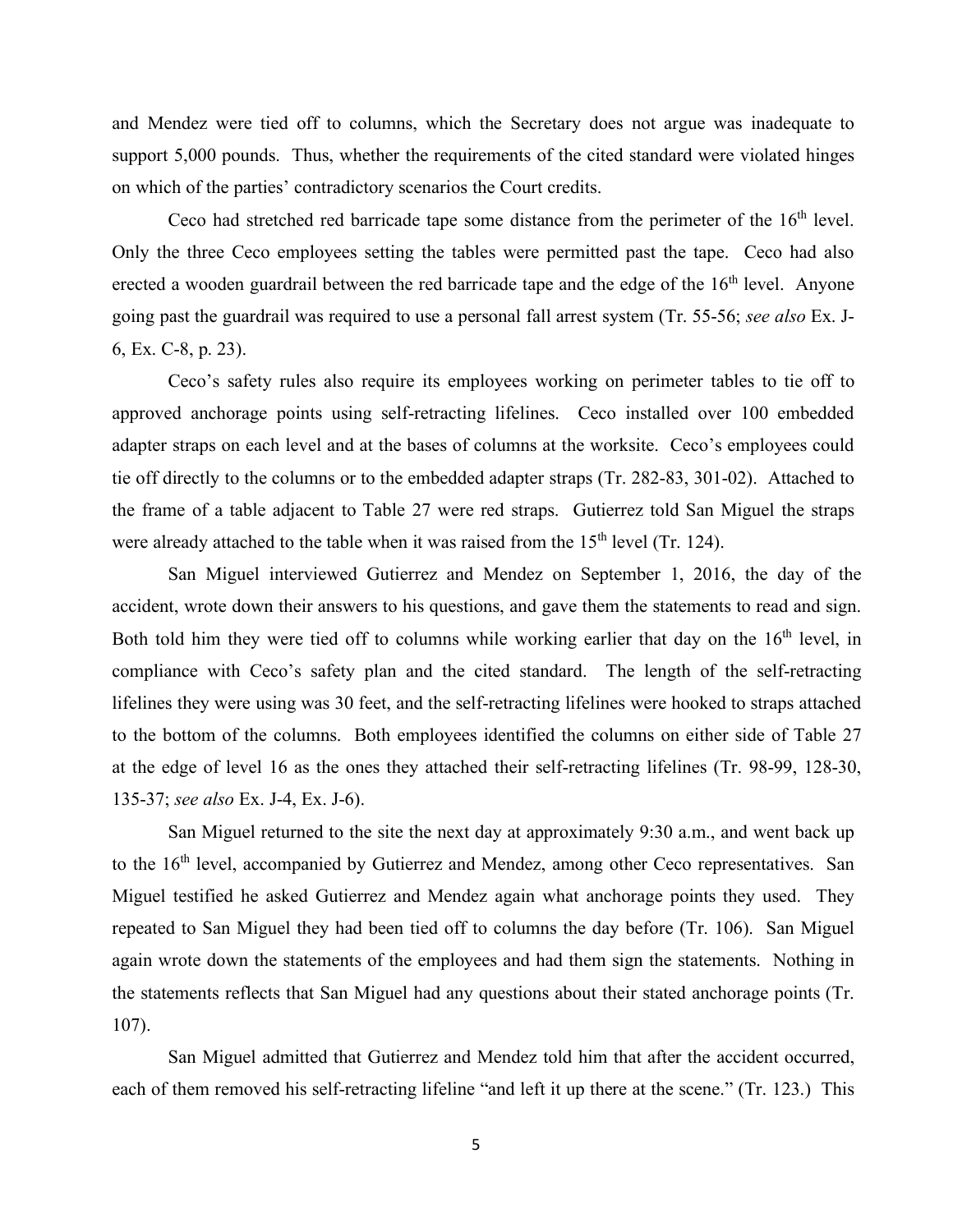is consistent with evidence gathered by Frederick Fischer, a crime scene investigator for the City of West Palm Beach Police Department, that arrived at the worksite on September 1, 2016, at approximately 2:10 p.m. "to document the scene as it appeared after the accident" (Tr. 72-73). He took photographs on the  $16<sup>th</sup>$  level at approximately 3:00 p.m., more than two hours before San Miguel arrived on that level (Tr. 74). Police Photograph 14 shows two self-retracting lifeline devices lying on the floor. One of them is attached to a strap that appears to be embedded in a column (this is not the column the employees identified as one they were using at the time of the accident) (Ex. C-7, p. 14). San Miguel admitted at trial Photograph 14 shows physical evidence that employees were properly tied off to columns, rather than improperly to the formwork frames. (Tr. 141-45.) However, he testified he did not observe the two self-retracting lifelines lying on floor when he arrived on the  $16<sup>th</sup>$  level.

San Miguel testified he observed red straps on the formwork frame that he thought Gutierrez and Mendez had used to tie off. Kevin Peterson is the regional safety director for Heico Construction Group, and he is responsible for the safety programs of Ceco, a "sister company" of Heico (Tr. 260-61). Peterson was asked if thought it was unusual that a strap attached to a selfretracting lifeline was hanging from a frame, which is not an approved anchorage point. He stated,

I don't find it unusual. These straps are laying all over the job site. And as an example, somebody walking through a stripping floor, that strap is no longer needed on those elevations, they're already installed. They might hang it up. They might hang it up somewhere. And we tell them repeatedly that – with [selfretracting lifelines], don't throw them on the floor. I mean treat it -- I mean this is your protection for your life and don't throw it on the floor, don't leave it out in the rain. Take care of it. And so, you know, I see retractables, I see straps, I see a lot of things hung from tables, windows, boxes, including lunch boxes.

(Tr. 289.)

Mendez never wavered in his statements to OSHA that he had tied off to a column the day of the accident. Gutierrez was also consistent in his two signed statements to OSHA and in his OSHA interview that he had tied off to a column. The only evidence indicating Gutierrez was improperly tied to the formwork frame is San Miguel's testimony that Gutierrez responded "Yes" when he said to him, "[Y]ou guys were anchored to those red straps on the brace of the tables." (Tr. 106-07.) According to San Miguel, as they were preparing to exit the  $16<sup>th</sup>$  level, San Miguel and an emotional Gutierrez had another conversation. San Miguel stated Gutierrez and Mendez "were still crying. I stood behind because, you know, I -- honestly, I felt for them.... And as soon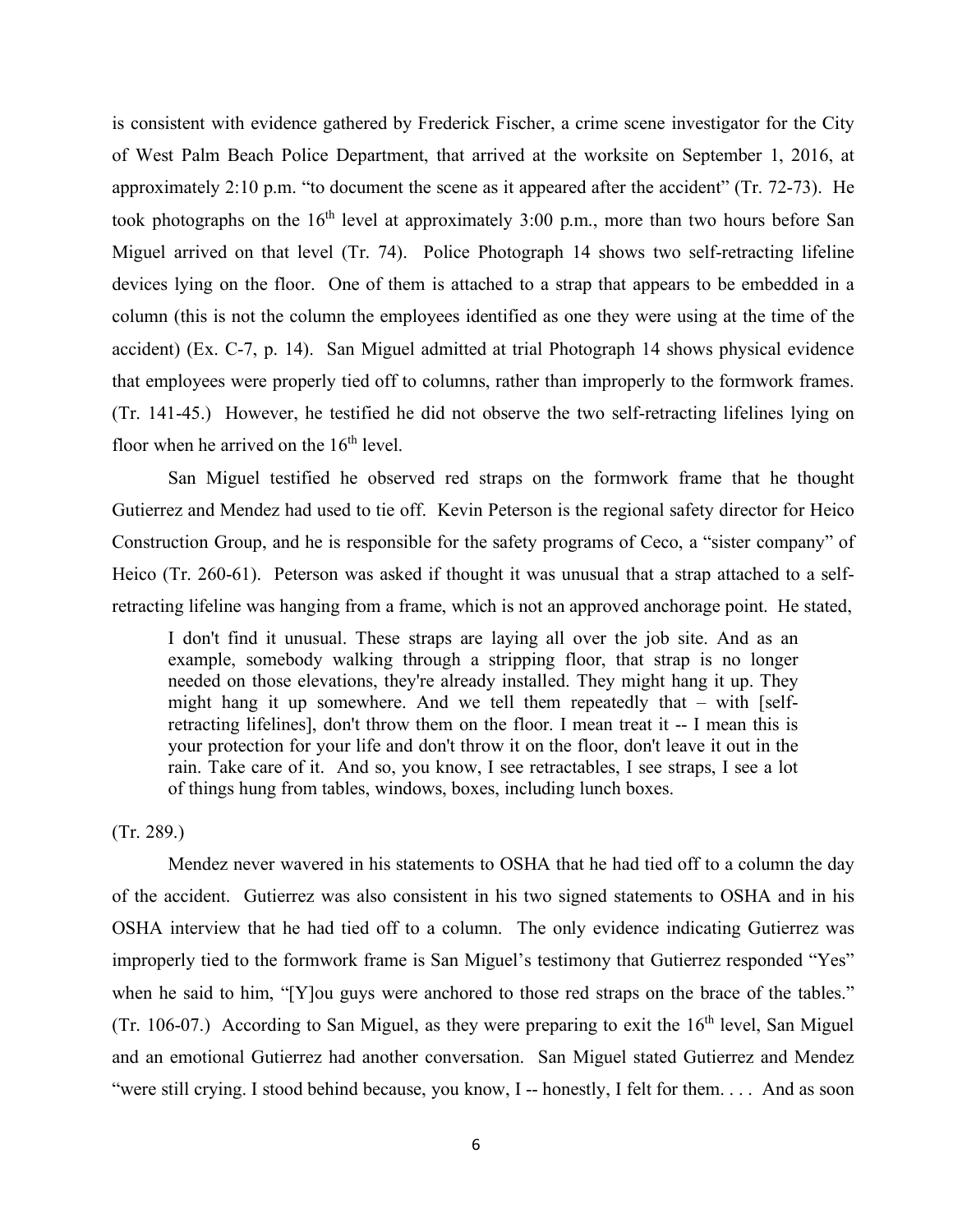as we started walking towards the stairs Gutierrez walked with me. And at that point I asked [Gutierrez], you know, that you guys were anchored to those red straps on the brace of the tables and he told that, yes." (Tr. 106-107.) San Miguel testified this conversation took place in Spanish and no one overheard it (Tr. 107). San Miguel testified that he made a note to himself of this conversation when he got to his car. (Tr. 108-109.) However, the record does not reflect San Miguel ever asked Gutierrez to amend his written statement to include this alleged admission. Significantly, in February of 2017, Gutierrez again stated at a second OSHA interview<sup>[8](#page-17-0)</sup> that his self-retracting lifeline was anchored to a concrete column and the other two employees were also anchored to concrete columns. San Miguel did not challenge Gutierrez on this point and San Miguel never brought this purported contradictory statement to the attention of the other OSHA personnel in attendance at the interview (Tr. 110-11).

Gutierrez did not testify at trial; thus the Court was not given an opportunity to make a credibility determination based on his live testimony. However, it is the Secretary's burden to prove by a preponderance of the evidence that Ceco failed to comply with the requirements of the cited standard. There are significant gaps in the evidence. San Miguel did not go to the  $16<sup>th</sup>$  level until approximately 5:15 p.m. on September 1, about 3 hours and 15 minutes after the 1:30 accident. Officer Fischer arrived at the site at approximately 2:10 p.m. but did not start taking photographs on the  $16<sup>th</sup>$  level until around 3:00 p.m. (Tr. 74). It is unknown what workers, if any, were on the 16<sup>th</sup> level approximately 40 minutes after the accident occurred, or what they were doing. Gutierrez and Mendez told San Miguel they were told to leave their equipment and go down to the street level after the accident. Officer Fischer was uncertain whether anyone moved the workers' equipment between the time of the accident and his arrival on the 16<sup>th</sup> level. (Tr. 77-78.)

The Secretary's claim that the red straps on the table framework next to Table 27 constitute "the only physical evidence" of where the employees were tied off is not supported by the evidence. As indicated *supra*, Gutierrez told San Miguel the straps were already attached to the frame when it was lifted to the 16<sup>th</sup> floor. Peterson, the regional safety director, provided a

<span id="page-17-0"></span><sup>8</sup> Ceco's Counsel referred to it as a deposition. San Miguel referred to it as an interview. It took place in Ceco's Counsel's office. San Miguel testified most of the questions were from Gopal Menon, an OSHA structural engineer, and a Mr. Mohamad, both employees in OSHA's engineering department in its national office (Tr. 109, 196). Since only the parties' representatives are authorized to appear and represent the parties in Commission proceedings, including depositions taken as part of such proceedings, the Court assumes, without deciding, that it was an interview, not a deposition.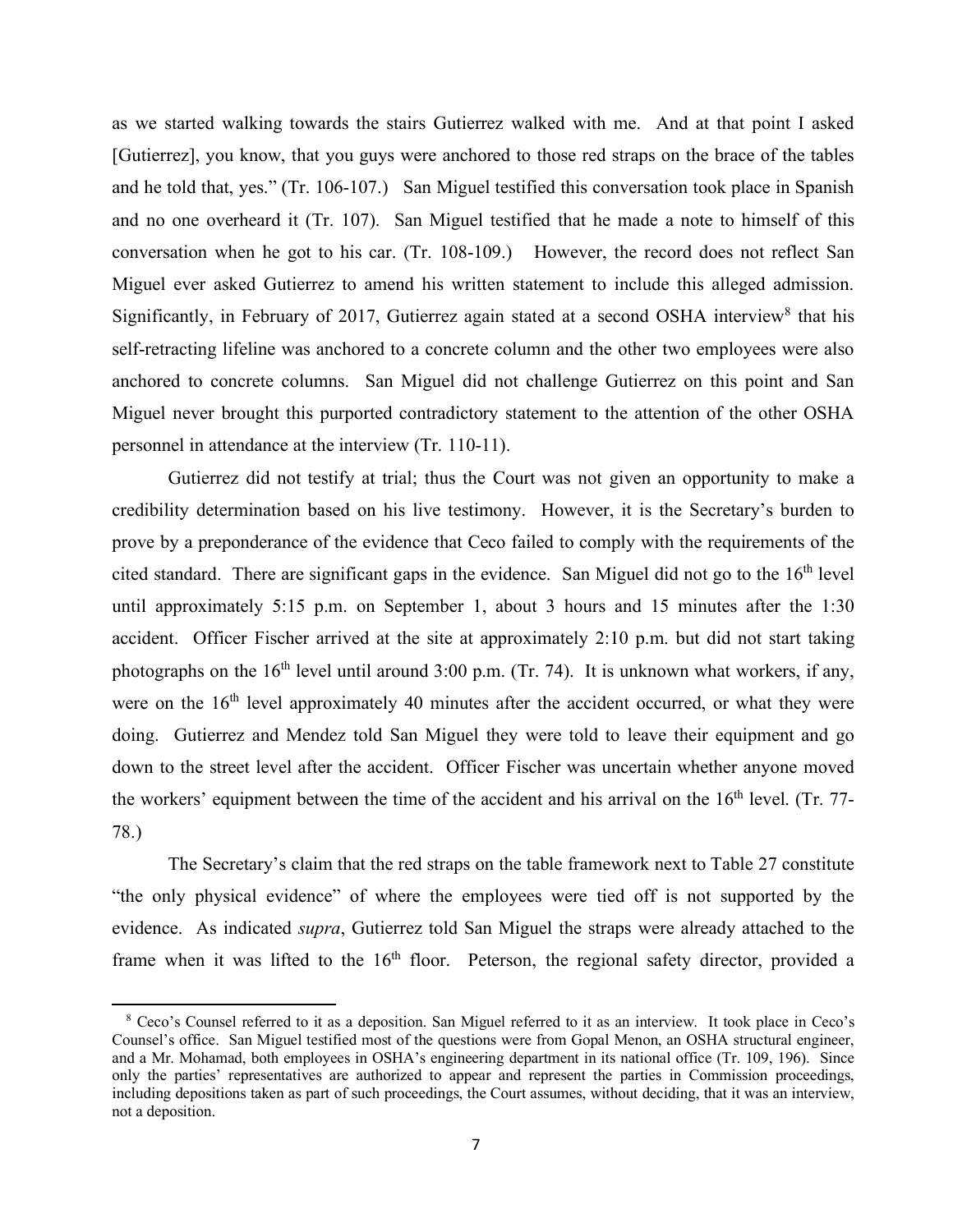plausible explanation for their presence, stating Ceco's employees were instructed to hang up the straps after using them. Police Photograph 14 shows two self-retracting lifeline devices on the 16<sup>th</sup> level, one of which is attached to a strap embedded in a column. None of the witnesses at trial were present on the 16<sup>th</sup> floor between the time of the accident and the arrival of Officer Fischer. Officer Fischer testified people were still on level 16 when he arrived at the site and it appeared some of the equipment may have been moved.

Gutierrez and Mendez signed statements in which they stated they were tied off to columns on either side of Table 27 the day of the accident. Although San Miguel claims Gutierrez admitted to him the next day that he and Mendez were tied off to the table framework, Gutierrez sat for an interview attended by San Miguel and stated he was tied off to a column. This statement was not refuted or challenged at the interview. The Court concludes the Secretary failed to establish a violation of the cited standard by a preponderance of evidence and Item 1 must be therefore vacated.

## **B. Item 3**

The cited standard, 1926.703(a)(1), provides:

Formwork shall be designed, fabricated, erected, supported, braced and maintained so that it will be capable of supporting without failure all vertical and lateral loads that may reasonably be anticipated to be applied to the formwork. Formwork which is designed, fabricated, erected, supported, braced and maintained in conformance with the Appendix to this section will be deemed to meet the requirements of this paragraph.

29 C.F.R. § 1926.703(a)(1). The Secretary alleges in Item 3 that Ceco violated this standard because "the formwork was not designed to withstand vertical and lateral loads due to wind gust." (Compl. Ex. A at 8 of 11). For the reasons indicated *infra*, the Court concludes the Secretary has met his burden of establishing a prima facie case for the violation.

## *(1) Whether Cited Regulation Applies to Cited Conditions*

The cited standard is found under *Subpart Q—Concrete and Masonry Construction of the Construction Standards*, which "sets forth requirements to protect all construction employees from the hazards associated with concrete and masonry operations" on construction sites. 29 C.F.R. § 1926.700(a). There is no dispute Ceco was engaged in construction work activities involving installing and removing formwork, installing rebar, and placing concrete for decks and columns. The cited standard applies to the cited conditions.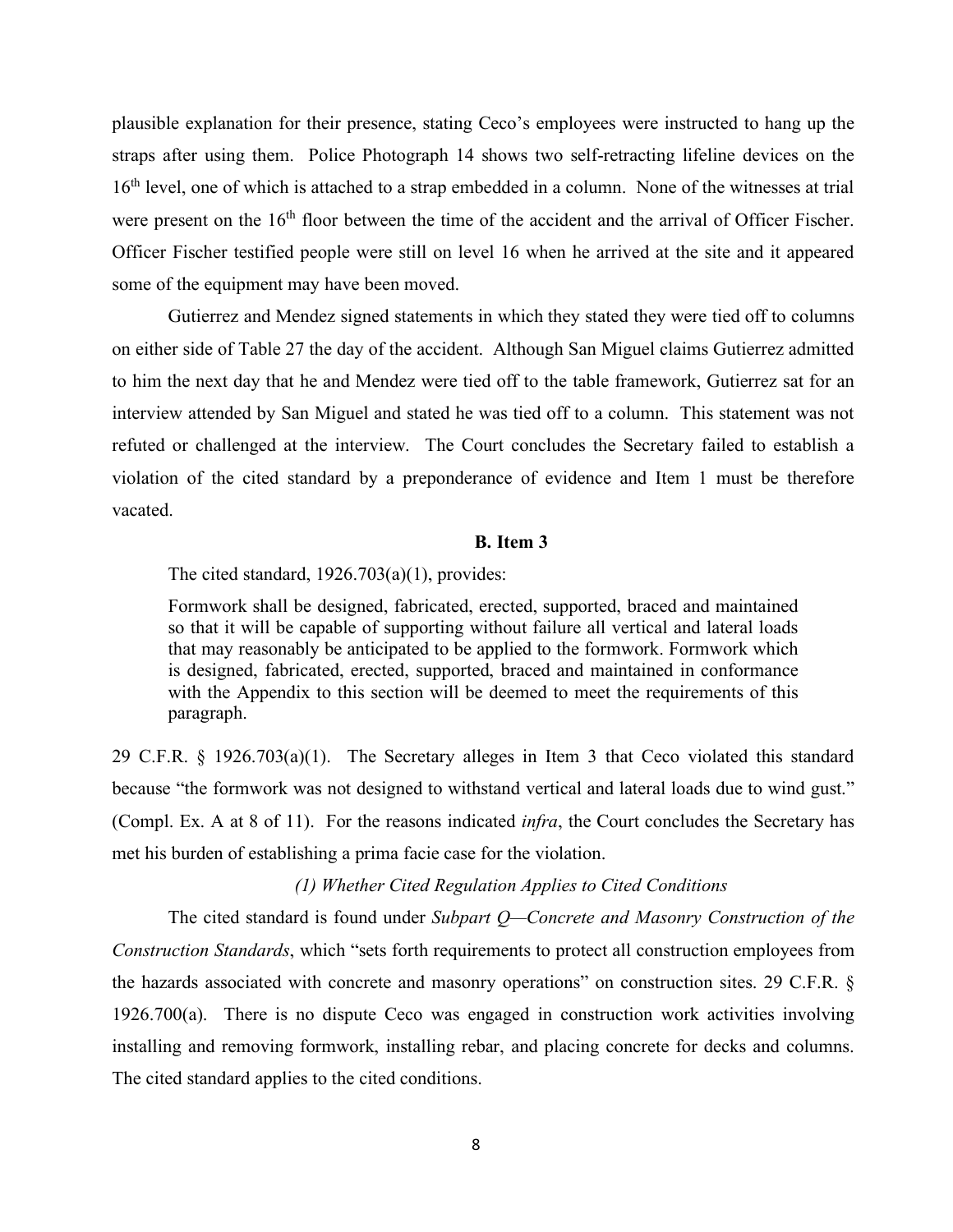### *(2) Whether Requirements of Cited Regulation Were Violated*

The Secretary argues that even though Ceco properly included in its formwork design a method that would support lateral loads *once the individual tables were tied together*, the company "failed to comply with this standard by failing to design for lateral loads, including wind loads, while the individual formwork tables were sitting prior to being tied in to the other tables." (Sec'y's Br., p. 12) (emphasis added). The Secretary further contends the shape of Table 27 was "sufficiently different than many tables and [was made] in such a way that its center of gravity was substantially different than most of the other tables, which required an engineer to run a calculation to determine how different lateral loads would affect the table and then design the table to withstand those loads." (*Id.*)

The Commission has held that in any case brought against an employer under the cited standard,

the Secretary has the burden to show that, more likely than not, the erected formwork was not strong enough to support the reasonably anticipated load. The cited employer can rebut by showing that, more likely than not, the erected formwork was strong enough to support such a load. If deviations from manufacturer's specifications are relied on, there must be evidence that they affected the decking's actual performance or its load-bearing capacity, thereby making it unable to support the reasonably anticipated load. Under the plain language of the standard, it is not enough for the Secretary simply to presume a violation because the deviations would add an element of uncertainty as to the strength of the decking

*Worcester Steel Erectors, Inc.,* 16 BNA 1409, 1419 (No. 89-1206, 1993).

Gopal Menon has worked as a structural engineer with Engineering Services in OSHA's Directorate of Construction and was qualified as an expert in structural engineering (*Pretrial Order*  ¶ 12, Attach. D). He holds a Master of Science degree with specialization in solid mechanics and structures. Prior to this case, Menon had investigated at least 25 structural collapses. OSHA assigned him to investigate the collapse of Table 27. Menon visited the accident site and viewed the wreckage of Table 27 on the street and the existing tables in place on the  $16<sup>th</sup>$  level. He reviewed Ceco's engineering plans and spoke with Carolina Kumanchik, the Design Engineer (Tr. 194-196).

Menon explained the differences between Table 27 and the other tables. Other tables were balanced with smaller, equally-sized cantilevers that were typically about 2 feet (Tr. 201-206). However, the top of Table 27 extended 6 feet beyond the legs in one direction and only 2 feet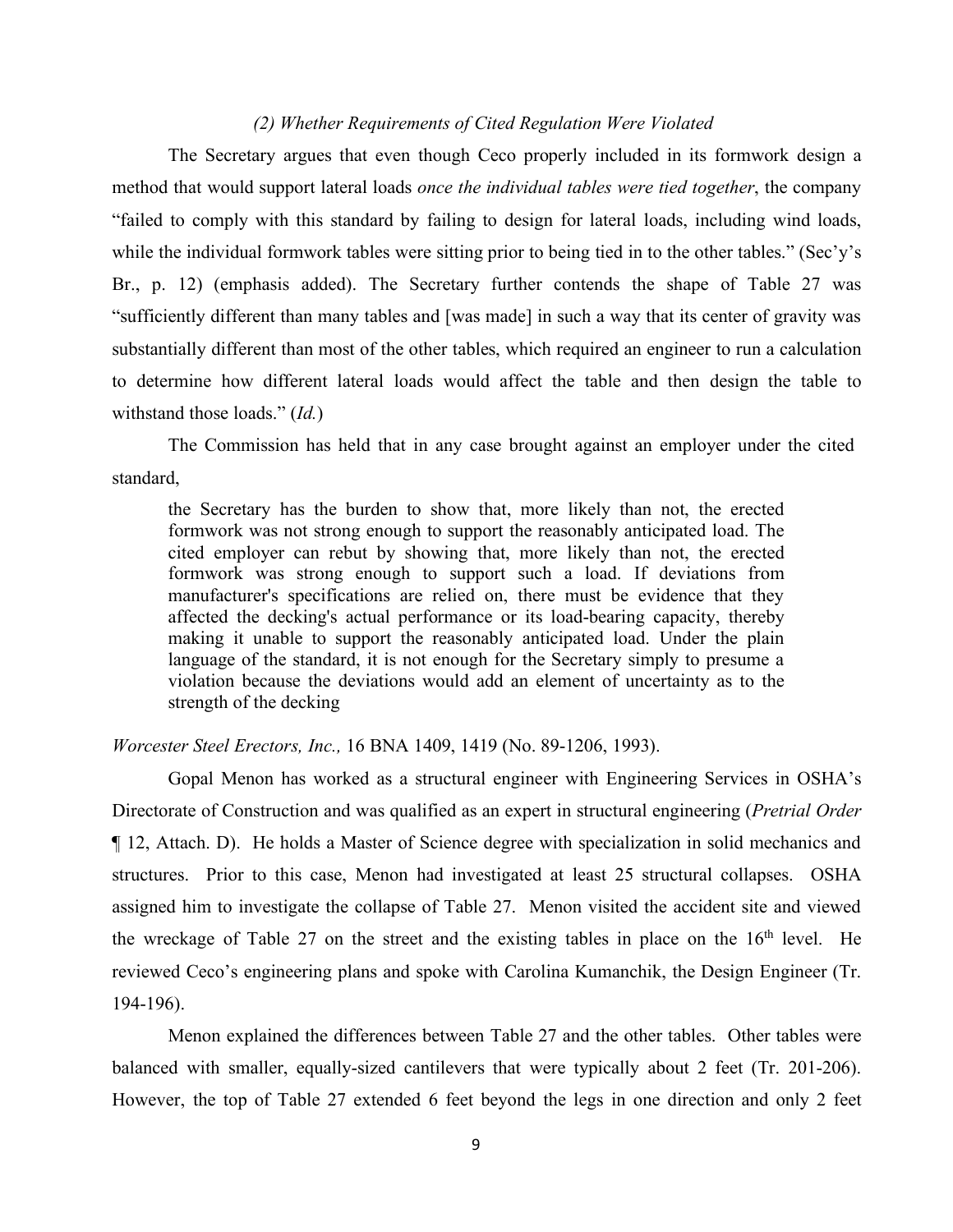beyond the legs in the other direction, causing it to be eccentrically loaded. Menon opined Table 27 could "topple because of [the excessive weight], if there is a lateral load. When there is a lateral load or if there is some load on—an existing load, the load transferred. It would be more always on these posts," nearest the cantilever (Tr. 207).

Although Menon testified Ceco's design specifications were adequate to withstand concrete pours, he also opined there "was no design . . . for the individual tables" to withstand any lateral load *before* they were tied together (Tr. 214). In her deposition testimony, Kumanchik agreed Table 27 was designed for lateral loads *once it was tied in with the other tables*. Table 27 "was designed to hold any concrete vertical and some wind loads. And that also goes into seeing that everything is in place, including the straps, and everything is tied down. So getting everything as a whole, it's that the table was designed with taking everything into consideration, *including the tie downs and everything*." (*Kumanchik Deposition*, p. 7) (emphasis added). However, Kumanchik admitted she did not analyze or make any calculations related to lateral loads for Table 27, believing straps would be enough to resist any lateral load (*Id.* at 13-14).

Aubrey Dunham, Ceco's Senior Project Executive for the worksite, also acknowledged Ceco had no design for Table 27 with respect to lateral loads before it was tied in with the other tables. (Dunham Dep., pp. 4, 40-41). Ceco's counsel also conceded "there was no drawing [of a formwork design for Table 27] by the engineers that did that. Because there was the Best Practices*.* ... The Best Practices constitute a design for the anchorage of the table." (Tr. 185-86.)<sup>[9](#page-20-0)</sup> Nonetheless, Ceco argues the Secretary failed to establish it was not in compliance with the cited standard because he presented no evidence "the procedures in the Best Practices Manual were insufficient to anchor the table against anticipated wind loads." (Resp't's Br., p. 18.)

Eric Eder, Ceco's Director of Engineering, testified Table 27 was a typical table with respect to its "size, the depth that it was, the height, total height, the stability of it, the location," and that cantilevered corner tables were not unusual (Tr. 321, 325). He testified the tables with the strapping were designed to withstand sustained winds of 90 miles per hour and gusts of 115 miles per hour (Tr. 330). Likewise, Ceco Safety Director Peterson agreed that Table 27 was not "out of the ordinary." (Tr. 294).

<span id="page-20-0"></span><sup>&</sup>lt;sup>9</sup> According to Ceco's Best Practices Manual, it "covers the Basic Installation and Stripping procedures for the CEFCO E-Z Panel System which can be used with any number of different forming systems." (Ex. J-1, p. 2).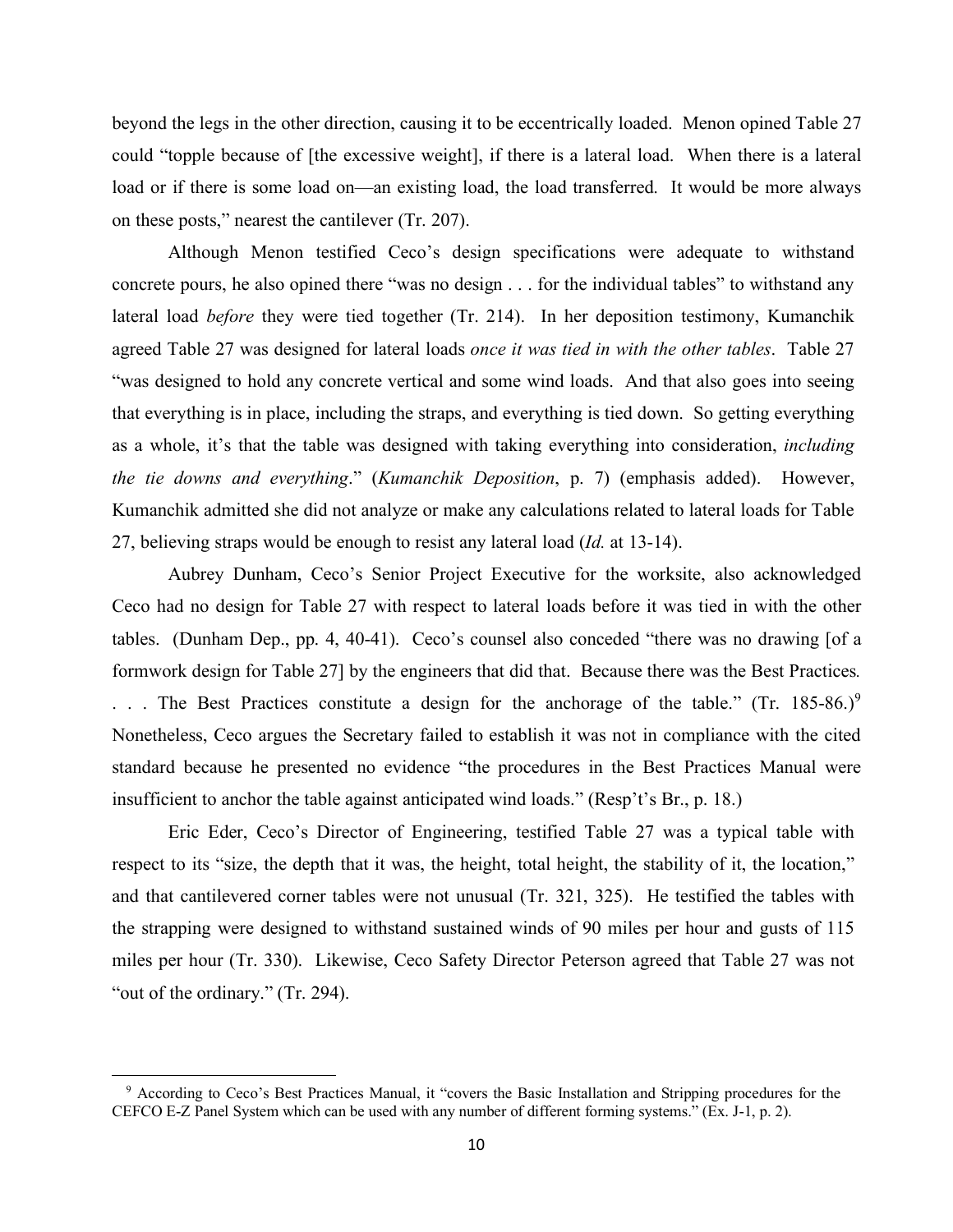Instructions for setting corner panels (such as Table 27) appear in a yellow box on page 27

of Ceco's Best Practices Manual (Ex. J-1). The note in the yellow box states:

**Setting corner panels:** use form spike method or you **must** use the deck filler option to secure panel before removing CH-3850 C-Picker. After C-Picker is removed you **MUST** use ratchet straps with ½" drop-in anchors and a shoulder eye bolt to secure all corner panels. Form spike: Ultimate is 1180# tension, 2425# shear. <sup>1</sup>/<sub>2</sub>" Drop-in: Ultimate is 9000# tension, 6640# shear.

(Ex. J-1, p. 27) (emphasis in original.) Menon opined why these instructions were inadequate:

The table 27 needs to be looked at because it has a six-foot cantilever. I don't know what design -- we asked for the design for this --for the best practice document and this is something they have for -- that CECO has for all the tables. So we cannot have something which can be used for all tables apply to table 27. Unless, unless CECO practice says that this can be used for tables with certain cantilevers, certain geometry. So I did not see any design associated with this best practice document. And I requested CECO and we never received it.

(Tr. 218-19.)

The Court agrees with the Secretary that although Ceco properly included in its formwork design a method that would support lateral loads once the individual tables were tied together, the company "failed to comply with this standard by failing to design for lateral loads, including wind loads, while the individual formwork tables were sitting *prior to being tied in to the other tables*." (Sec'y's Br., p. 12.) (emphasis added). Therefore, the Secretary has established a violation of the cited standard.

## *(3) Whether Employees Were Exposed to Hazard Created*

Ceco does not dispute this element of the Secretary's case. (Pretrial Order, Attach. C, Stip. 2) It is also evident the three Ceco employees working on the 16<sup>th</sup> level of Fern Street building were exposed to the hazard created by the collapse of Table 27. Therefore, the Secretary has established employees were exposed to the hazard created.

## *(4) Whether Ceco Knowingly Disregarded Act's Requirements*

As indicated *supra*, part of the Secretary's prima facie case for the violation of an OSHA standard requires proof "that the employer 'knowingly disregarded' the Act's requirements." *ComTran,* 722 F.3d at 1307. As for the knowledge element, "[t]he Secretary may prove that an employer had knowledge of a violation in one of two ways—(1) by imputing the actual or constructive knowledge of a supervisor or (2) by demonstrating constructive knowledge based on the employer's failure to implement an adequate safety program." *Samsson Constr., Incorp. v.*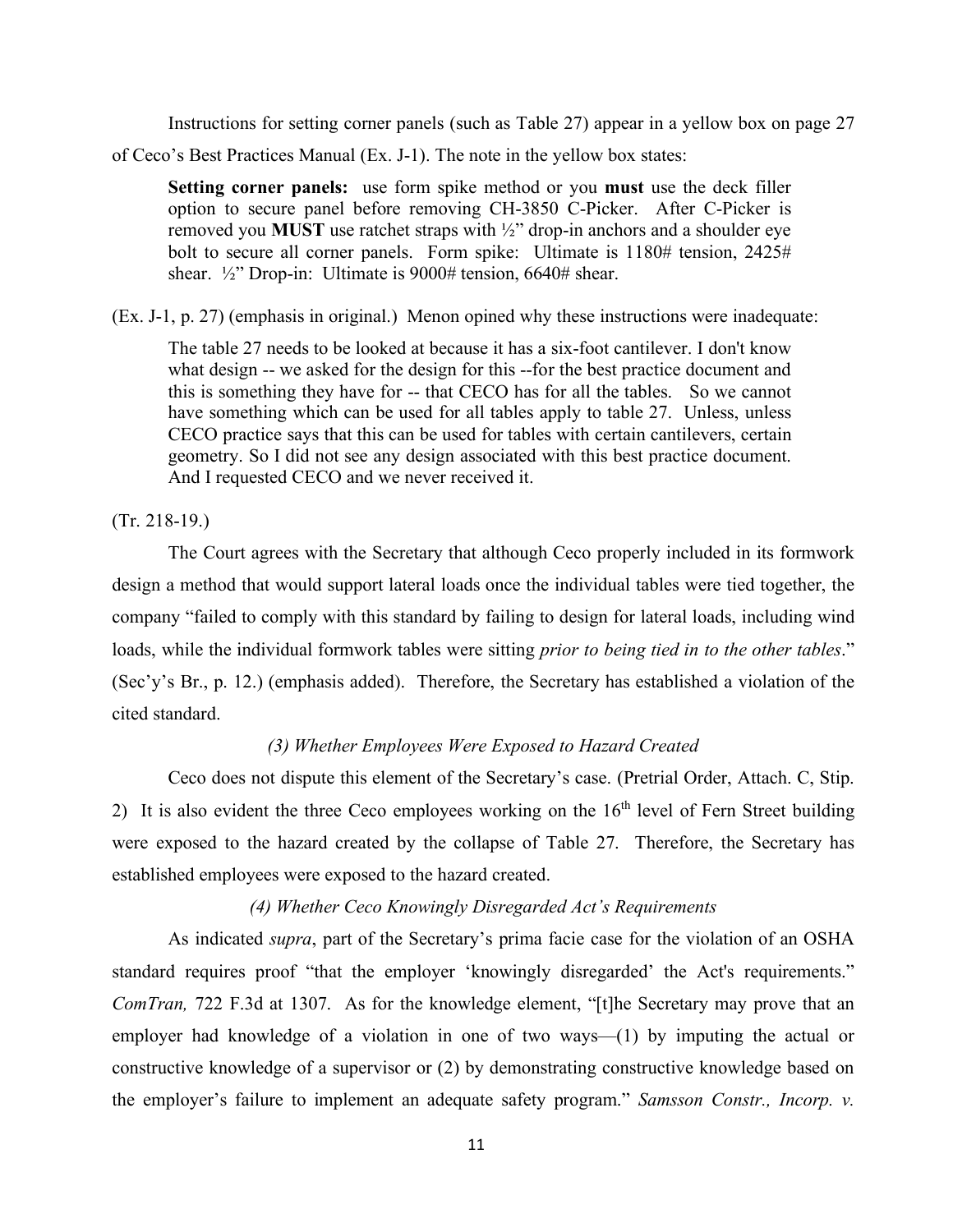*Sec'y, U.S. Dep't of Labor*, 723 F. App'x 695, 697 (11th Cir. 2018) (*citing ComTran*, 722 F.3d at 1311). San Miguel conceded he found no deficiencies in Ceco's training in fall protection or its enforcement of its work rules (Tr. 160-61). Therefore, to establish the knowledge element, the Secretary must prove Ceco had knowledge of the violation by imputing the actual or constructive knowledge of a supervisor.

Even though Ceco's employees were setting the formwork in conformance with its Best Practices Manual*,* which Ceco considers its design document, Ceco knew its Best Practices Manual did not have a drawing of a formwork design for Table 27 with respect to lateral loads *before it was tied in* with the other tables. Foreman Gutierrez and his two subordinate two carpenters (Mendez and the Decedent) were in the process of installing formwork designated as Table 27 when the accident occurred. He directly observed the violative conduct of the subordinate carpenters. His actual knowledge is imputed to Ceco. *ComTran*, 722 F.3d at 1316. Further, even if Foreman Gutierrez was an "actual malfeasant," his "rogue" conduct is imputed to Ceco since, by his roguish malfeasance, he exposed not only himself but also his subordinates to the hazard. *Samsson*, 723 F. App'x at 698 (*citing Quinlan v. Sec'y of Labor*, 812 F.3d 832, 841 (11th Cir. 2016)). Therefore, the Secretary has established Ceco's knowledge of the violation.<sup>[10](#page-22-0)</sup>

#### *Characterization of Violation*

The Secretary characterized the violation of the cited standard as serious. A serious violation is established when there is "a substantial probability that death or serious physical harm could result [from a violative condition] . . . unless the employer did not, and could not with the exercise of reasonable diligence, know of the presence of the violation." 29 U.S.C. § 666(k). Here, an employee died because of the collapse of Table 27. The violation is a serious one.

### **C. Item 4**

The cited standard in Item 4, section 1926.703(b)(6), provides that "[a]ll base plates, shore heads, extension devices, and adjustment screws shall be in firm contact, and secured when necessary, with the foundation and the form." 29 C.F.R. §1926.703(b)(6). The Secretary alleges that Ceco violated this standard because "[b]ase plates, shore heads, extension devices, and

<span id="page-22-0"></span><sup>&</sup>lt;sup>10</sup> In its brief, Ceco asserts the "defense of unpreventable employee misconduct should apply to the fall protection issue," which is the alleged violation in Item 1 (Resp't's Br., pp. 20, 21). Thus, Ceco argues "[a]ssuming that the Secretary is able to establish a prima facie case, Respondent contends that the defense of unpreventable employee misconduct applies to the violation of Citation 1, Item 1." (Resp't's Br., p. 2). Since Ceco only preserved this defense as to Item 1, it has waived it as to the remaining Items. Therefore, the Court declines to address this defense.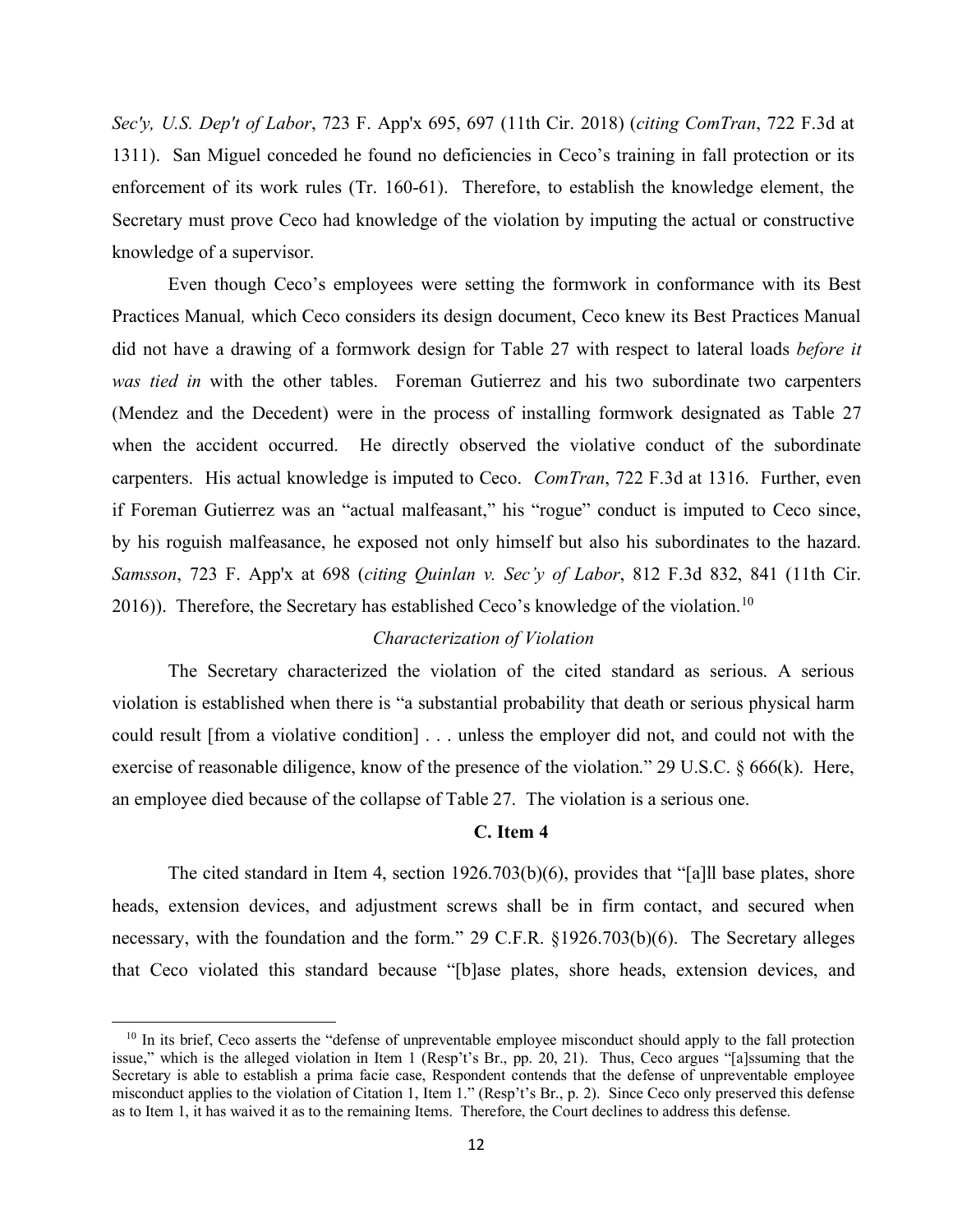adjustment screws were not in firm contact, and secured when necessary, with the foundation and the form." (Compl. Ex. A at 9 of 11). More specifically, the Secretary asserts "the anchorage of the table form legs to the concrete floor was not properly secured with the required bolts." (*Id*.) For the reasons indicated *infra*, the Court concludes the Secretary has met his burden of establishing a prima facie case for a violation.

### *(1) Whether the Cited Regulation Applies to the Cited Conditions*

Section 1926.703(b)(6) is found under *Subpart Q—Concrete and Masonry Construction*  of the construction standards, which "sets forth requirements to protect all construction employees from the hazards associated with concrete and masonry operations" on construction sites. 29 C.F.R. § 1926.700(a). Section 1926.703 is captioned *Requirements for cast-in-place concrete.* At the time of the fatality, Ceco was engaged in construction work activities involving the placement of formwork at the worksite. The cited standard applies to the cited conditions.

### *(2) Whether the Requirements of the Cited Regulation Were Violated*

Ceco's Best Practices Manual requires its employees to secure the formwork tables to the foundation:

Before the C-Picker is removed, the panel **must** be "fastened" to the floor using 3/16" form spikes and a washer pin **or** you **must** use the deck filler option (described on page 10). This will reduce the potential for accidental displacement as the C-Picker is removed. (i.e., catching on the panel and dragging closer to the edge).

(Ex. J-1, p. 27) (emphasis in original.) The Best Practices Manual does not indicate how many form spikes per base plate should be used or how many base plates should be secured with form spikes. The Best Practices Manual also requires formwork to be secured to the foundation to prevent movement from wind with a ratchet strap<sup>[11](#page-23-0)</sup> over the top of the formwork and connected to base plates "with ½" drop-in or cast-in anchors and a shoulder eye bolt," and it instructs employees to "[c]onsult with engineering for approval to use other methods for securing perimeter panels." (Ex. J-1, p. 27.) The strap is held on each side of the table by connecting it to a base plate screwed into the slab with two wedge bolts on diagonal corners of the base plate (Tr. 287, 295).

On September 1, 2016, Ceco's three-man crew used ½-inch diameter bolts that were embedded 2 inches deep into the concrete. The substituted bolts had no anchors and went directly

<span id="page-23-0"></span> $11$  The ratchet strap was also referred to as "wind strap" at trial, which is a three-inch-wide yellow nylon strap (Tr. 67, 287).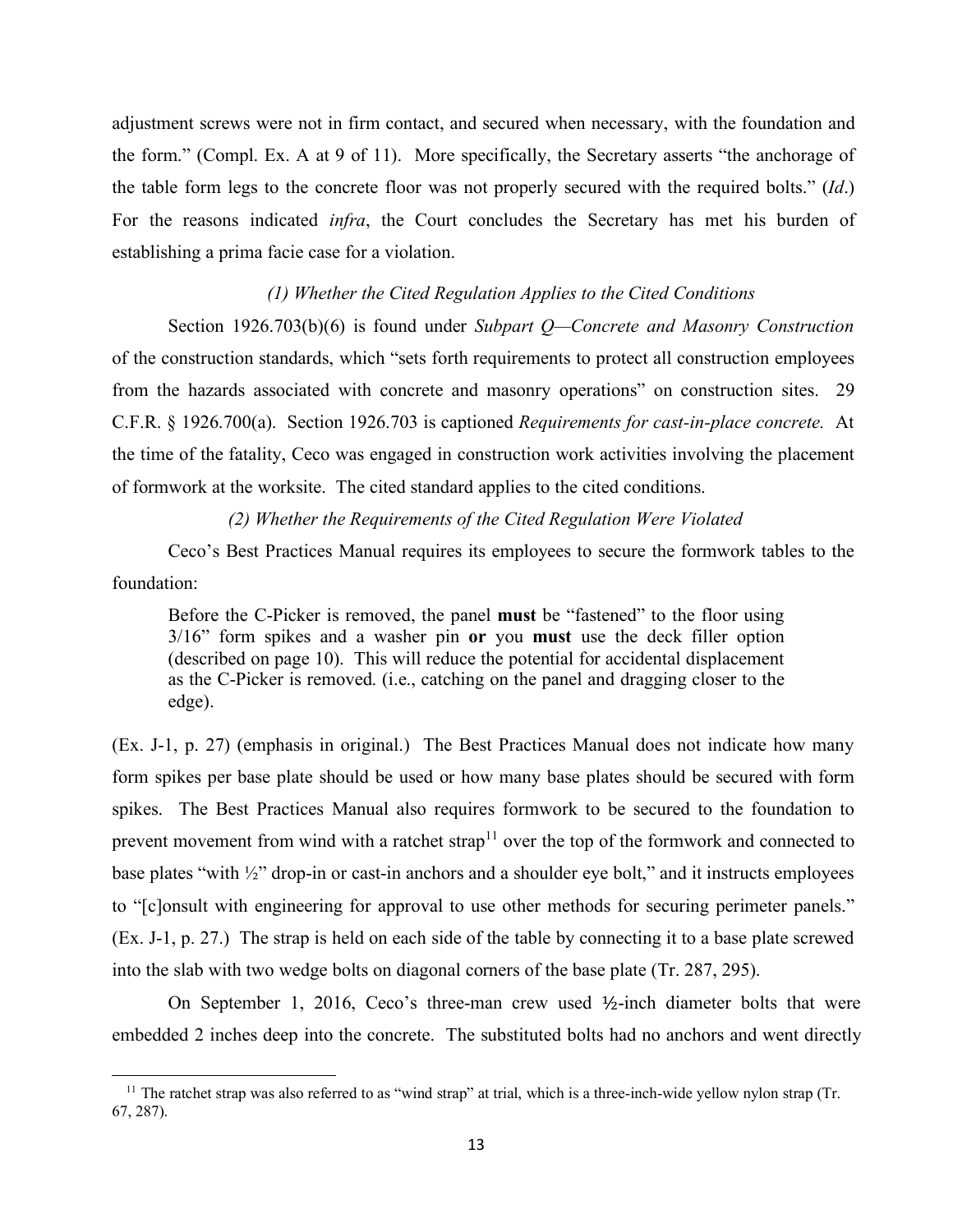into the concrete. The bolts were reused from floor to floor. In some cases, Ceco used spike nails or regular nails. The employees drove the spike nails only part way into foundation to avoid hitting the post-tensioning cable in the slab (Ex. C-8, pp. 30-34, 38; Tr. 85-86, 93-94).

As the Secretary notes, Ceco "used nails instead of form spikes, only put spike nails partially into the slab, substituted wedge screws that could be used from floor to floor with half the holding capacity of drop-in anchors with bolts, and in some places substituted nails or form spikes for the drop-in anchors with a tiny fraction of the holding capacity." (Sec'y's Br., pp. 16- 17) (*citing* Tr. 85-6, 93-4; Ex. C-8 at 29-38). Ceco's senior project executive, Aubrey Dunham, conceded the use of spike nails was improper. "No, we should be using bolts." (Dunham Dep.*,* p. 46.) San Miguel also testified Kumanchik told him the use of spike nails was improper (Tr. 71).

Ceco argues there is "no dispute that the base plates at issue were in firm contact with the deck." (Resp't's Br., p. 20.) However, as indicated *supra*, the cited standard requires that base plates "shall be in firm contact, *and secured when necessary*, with the foundation and the form." 29 C.F.R. §1926.703(b)(6) (emphasis added). According to Ceco's Best Practices Manual, the company considered securing the base plates to the foundation to be necessary and provided specific instructions to its employees to do so. Any deviation from the Best Practices Manual required approval from a Ceco engineer. Ceco's employees deviated from the Best Practices Manual without consultation with an engineer. The Court concludes Ceco violated the cited standard.

## *(3) Whether Employees Were Exposed to the Hazard Created*

The three Ceco employees were working next to the edge of the  $16<sup>th</sup>$  level. Failure to properly secure the base plates created a hazard of Table 27 moving and striking employees or dragging them off the edge of the building. Here, the nails used in two of the four legs and the bolts used to anchor the ratchet straps all pulled out of the slab when Table 27 fell off the building. The employees were exposed to the hazard.

### *(4) Whether the Employer Knowingly Disregarded the Act's Requirements*

Foreman Gutierrez was working with the two carpenters as they placed the tables and drove in the spike nails and bolts. He directly observed the violative conduct. His actual knowledge is imputed to Ceco. *ComTran*, 722 F.3d at 1316. Further, as indicated *supra*, even if Foreman Gutierrez was an "actual malfeasant," his "rogue" conduct is imputed to Ceco since he exposed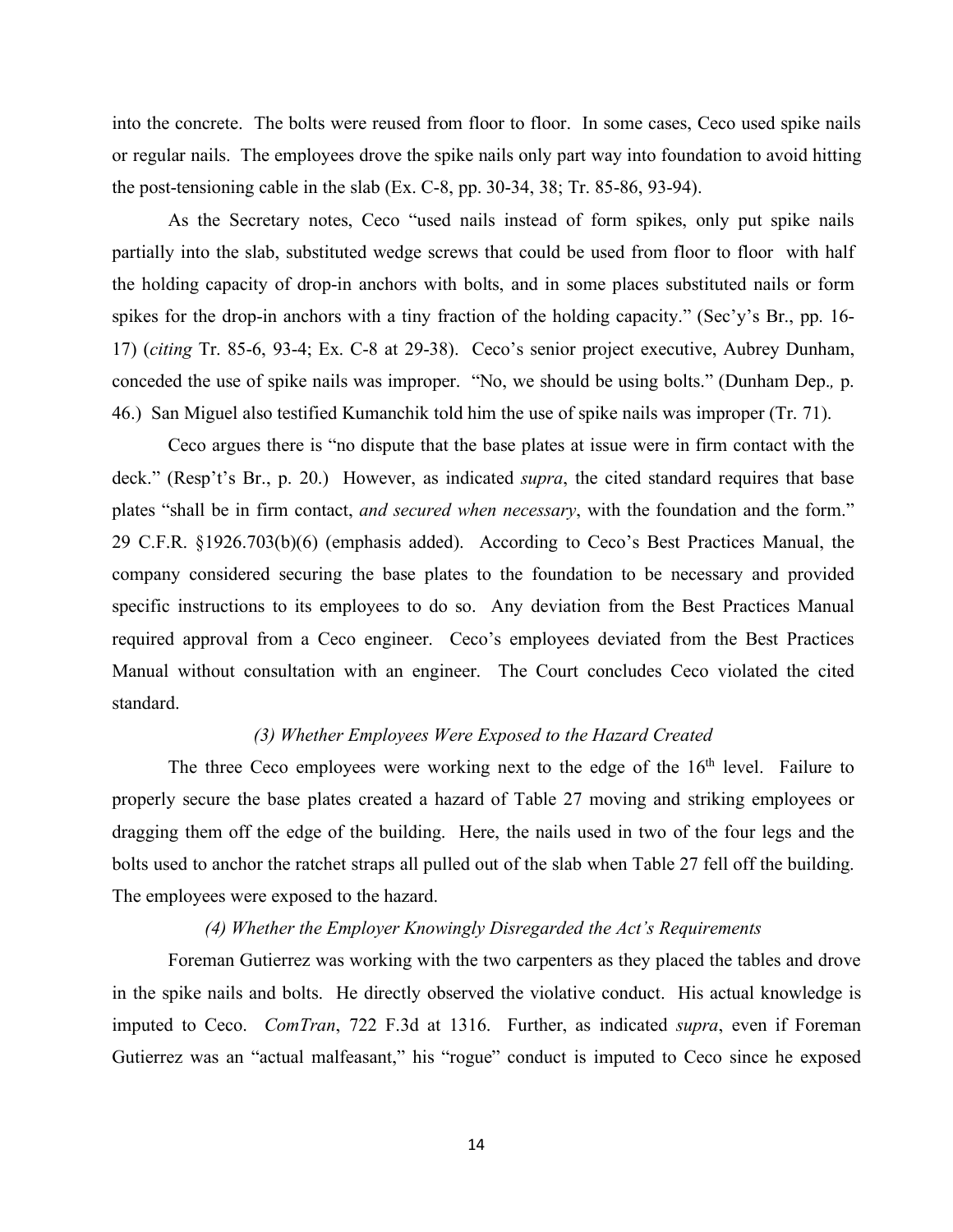not only himself but also his subordinates to the hazard. *Samsson*, 723 F. App'x at 698. Therefore, the Secretary has established Ceco's knowledge of the violation.

## *Characterization of Violation*

The Secretary characterized the violation as serious. As indicated *supra*, a serious violation is established when there is "a substantial probability that death or serious physical harm could result [from a violative condition] . . . unless the employer did not, and could not with the exercise of reasonable diligence, know of the presence of the violation." 29 U.S.C. § 666(k). Here, an employee died because of the collapse of Table 27. The violation is also a serious one.

### **IV. PENALTY DETERMINATION**

"In assessing penalties, section 17(j) of the OSH Act, 29 U.S.C.  $\S$  666(j), requires the Commission to give due consideration to the gravity of the violation and the employer's size, history of violation, and good faith." *N. E. Precast, LLC; & Masonry Servs., Inc*, 26 BNA OSHC 2275, 2282 (Nos. 13-1169 and13- 1170, 2018) (*citation omitted*). "Gravity is a principal factor in the penalty determination and is based on the number of employees exposed, duration of exposure, likelihood of injury, and precautions taken against injury." *Id.* (*citations omitted*).

The Secretary and Ceco stipulated that on the day of the accident, Ceco employed approximately 1,800 people (Pretrial Order, Attach. C, Stip. 3). Therefore, Ceco is not entitled to any penalty reduction based upon size. The Secretary cited Ceco for OSHA violations within the previous five years (Tr. 90-91). Therefore, Ceco is also not entitled to any penalty reduction based upon history. Ceco had a written safety program and the Court credits Ceco with good faith.

However, the gravity of the violations are high, and their severity outweighs the other factors. An employee was killed, and two other employees were exposed to the hazards created by the collapse of Table 27. The likelihood of injury was high. "'Gravity, unlike good faith, compliance history and size, is relevant only to the violation being considered in a case and therefore is usually of greater significance. The other factors are concerned with the employer generally and are considered as modifying factors.'" *Natkin & Co. Mech. Contractors,* 1 BNA OSHC 1204, 1205 n.3 (No. 401, 1973) (*quoting N. E. Precast*, 26 BNA OSHC at 2282). Giving due consideration to the gravity of the violation and Ceco's size, history of violation, and good faith, the Court finds the Secretary's proposed penalty of \$12, 675.00 for Items 3 and \$12, 675.00 for Item 4 is appropriate. Accordingly,